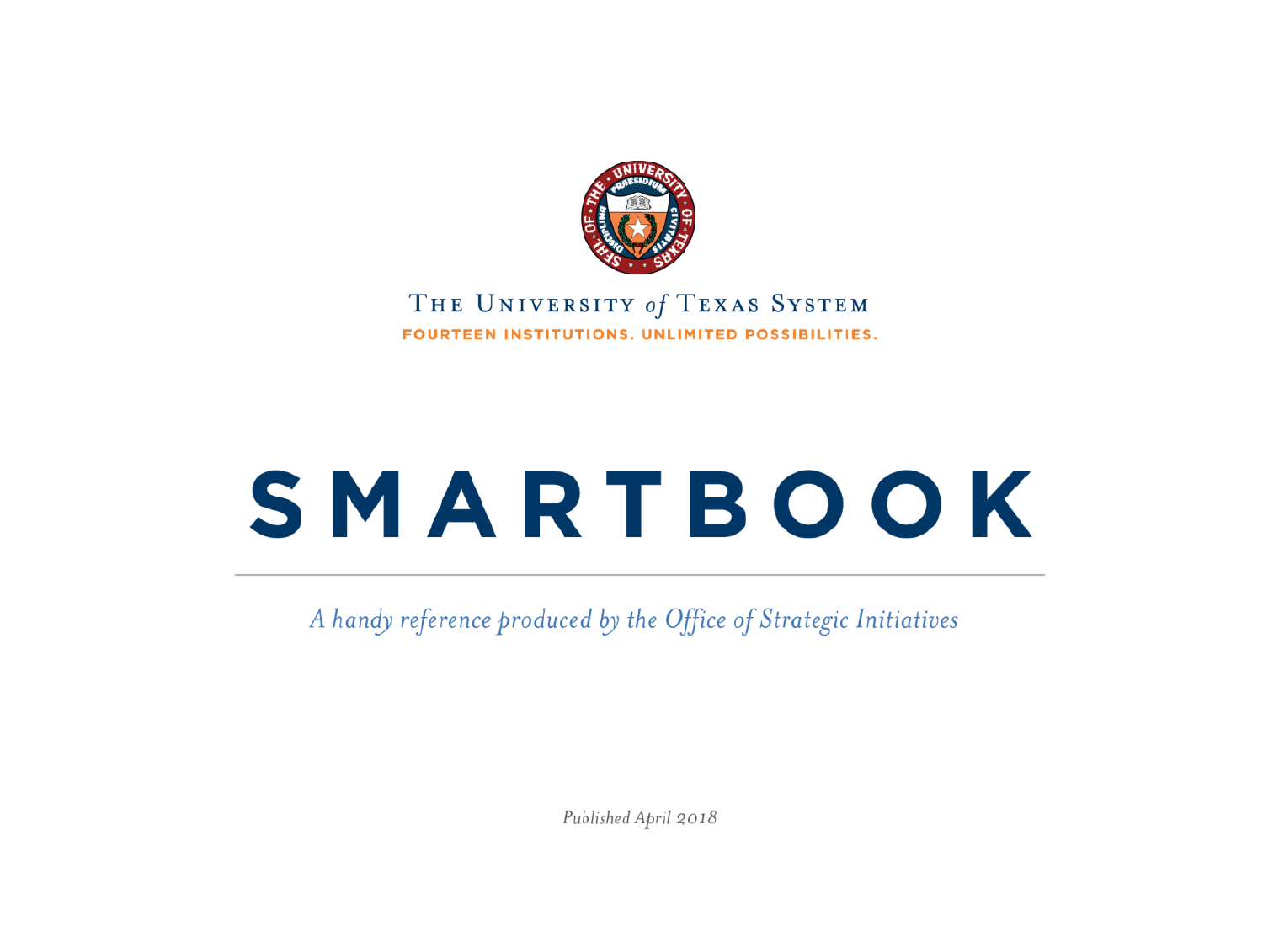#### **CONTENTS**

| NOTES PAGE 15               |
|-----------------------------|
| FACULTY / EMPLOYEES  16     |
| NOTES PAGE 21               |
| RESEARCH / TECH TRANSFER22  |
| <b>BUDGET / FINANCE  26</b> |
| NOTES PAGE33                |

Notes:

- The UT Brownsville and UT Pan American campuses closed at the end of AY 2015. UT Rio Grande Valley began enrolling students in Fall 2015.
- The University of Texas Health Science Center at Tyler (UT Health Northeast) did not enroll students until Fall 2012.
- The University of Texas at Austin Dell Medical School and The University of Texas Rio Grande Valley School of Medicine began enrolling students in Fall 2016.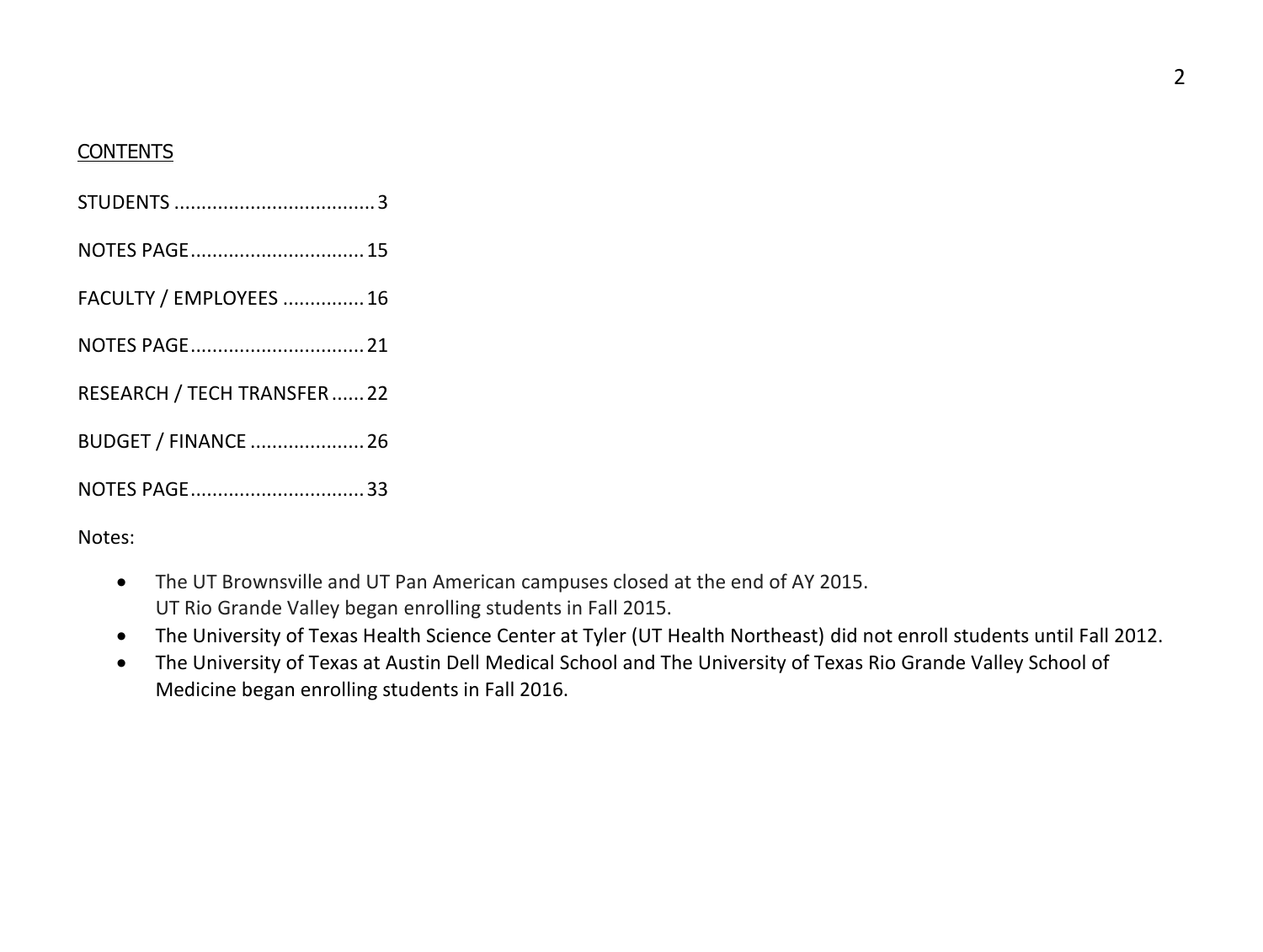#### **STUDENTS**

#### **Contents**

| Tuition and Fees Covered by Grants, Scholarships, and Tuition Waivers8 |  |
|------------------------------------------------------------------------|--|
|                                                                        |  |
|                                                                        |  |
| Post-Graduation Earnings for Baccalaureate Graduates 13                |  |
| Post-Graduation Earnings for Medical School Graduates 14               |  |

#### **STUDENTS**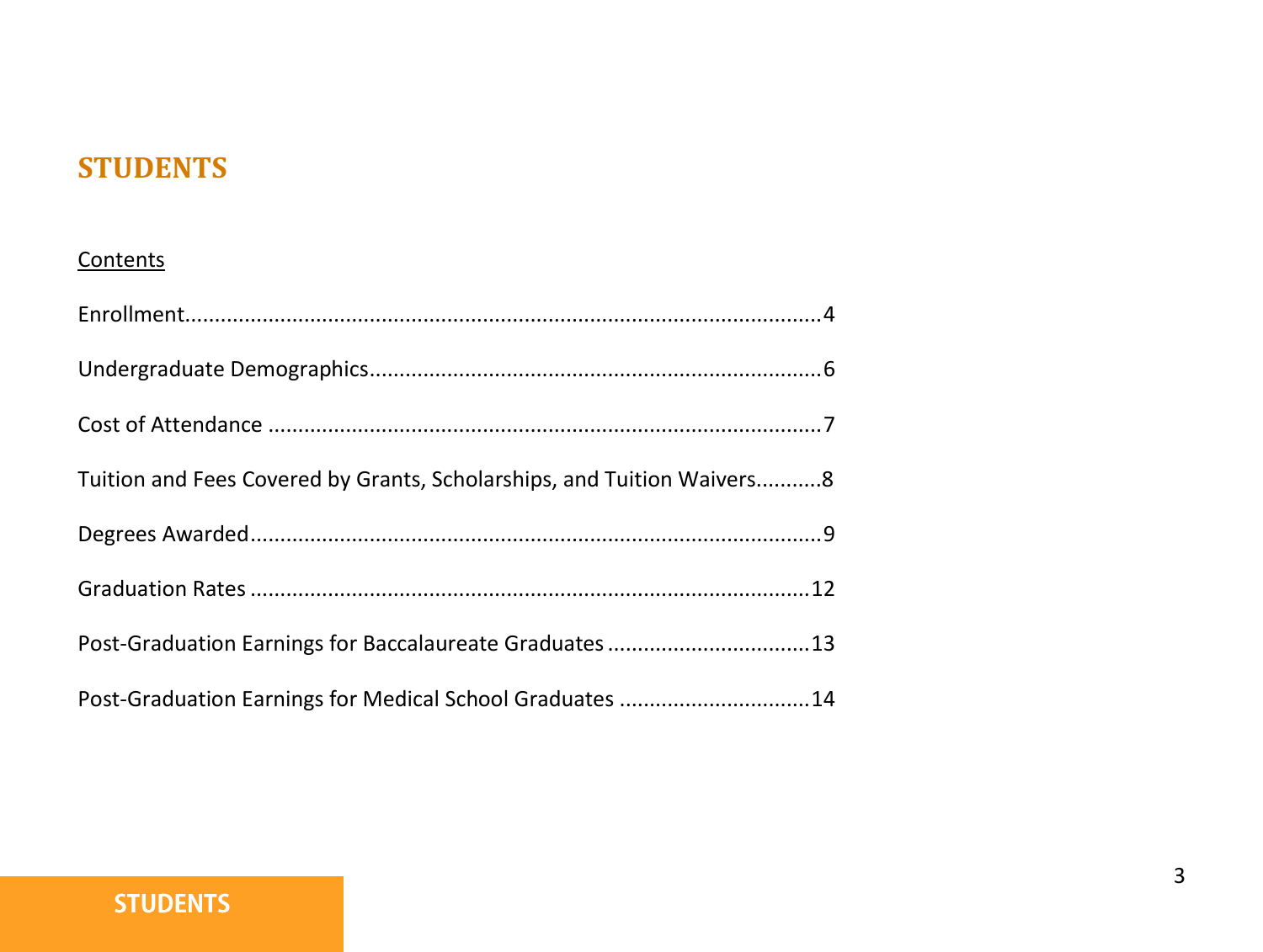#### **STUDENTS**

#### **Enrollment – UT System**

*Fall 2017*

| Total                            | 235,780 |
|----------------------------------|---------|
| Academic                         | 221,338 |
| Health                           | 14,442  |
| Undergraduate/Post-Baccalaureate | 178,411 |
| Graduate/Professional            | 57,369  |

51% of all UT System students—and 57% of undergraduates—are underrepresented minority students (Hispanic, African-American, and Other).

Enrollment has increased 9% since Fall 2012, with the largest percent increase at the master's level (22%).

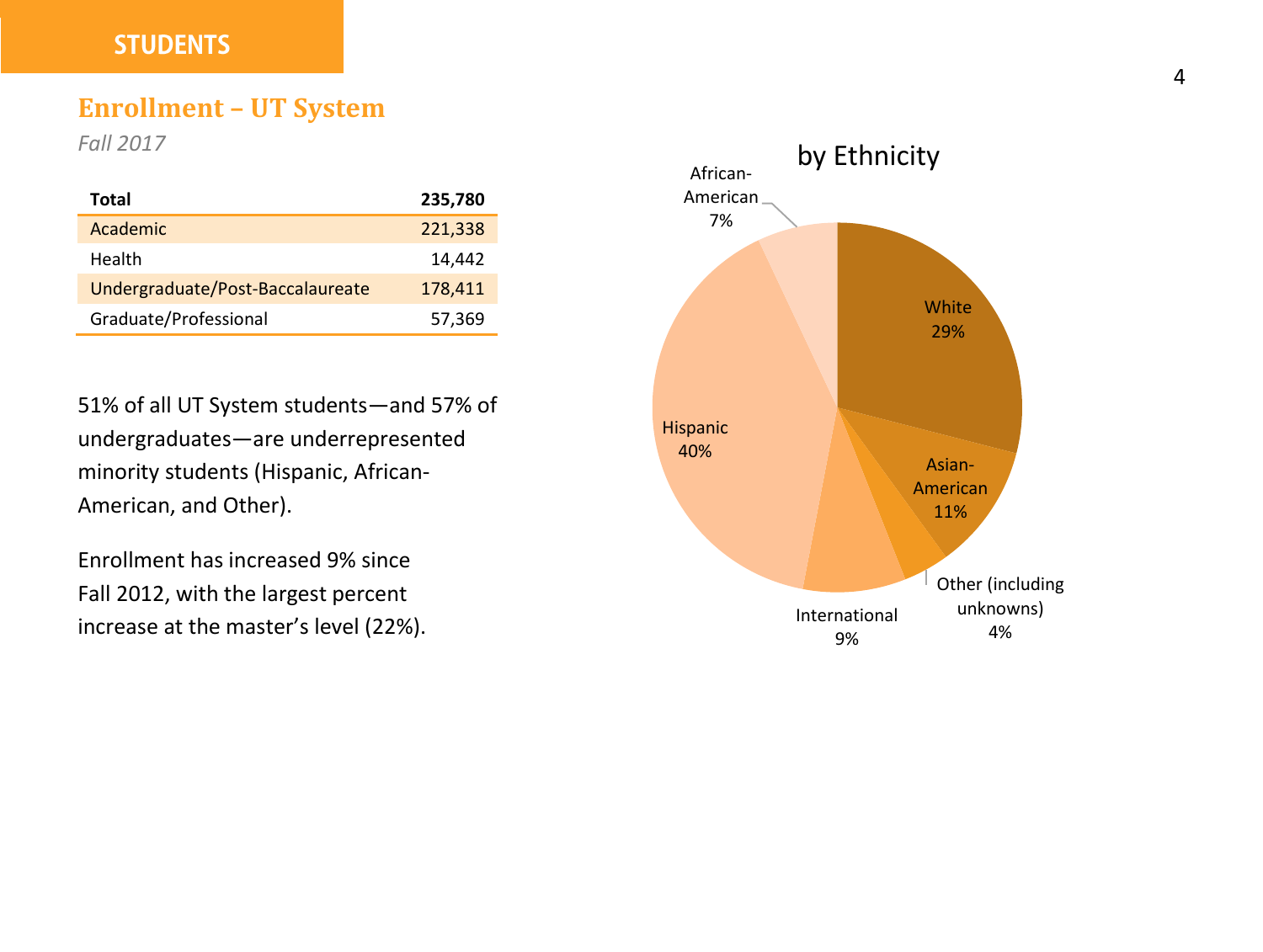#### **Enrollment by Institution**

*Fall 2017*

|                 | Undergrad                | Post-Bacc                | Master's | Doctoral                 | Professional             | Total   | 5-Yr Change |
|-----------------|--------------------------|--------------------------|----------|--------------------------|--------------------------|---------|-------------|
| <b>UTA</b>      | 27,640                   | 1,908                    | 11,147   | 1,017                    |                          | 41,712  | 25.5%       |
| UT Austin       | 40,492                   | $\overline{a}$           | 5,098    | 4,380                    | 1,555                    | 51,525  | $-1.3%$     |
| <b>UTD</b>      | 18,091                   | 686                      | 7,490    | 1,327                    | 48                       | 27,642  | 40.1%       |
| <b>UTEP</b>     | 21,335                   | 54                       | 2,780    | 711                      | 140                      | 25,020  | 10.1%       |
| <b>UTPB</b>     | 6,065                    | 329                      | 628      | $\overline{\phantom{a}}$ | $\overline{\phantom{a}}$ | 7,022   | 74.6%       |
| <b>UTRGV</b>    | 24,220                   | 414                      | 2,811    | 263                      | 101                      | 27,809  |             |
| <b>UTSA</b>     | 26,011                   | 443                      | 3,419    | 801                      |                          | 30,674  | 0.7%        |
| UTT             | 7,437                    | 138                      | 2,232    | 127                      | $\overline{\phantom{a}}$ | 9,934   | 44.9%       |
| <b>Academic</b> | 171,291                  | 3,972                    | 35,605   | 8,626                    | 1,844                    | 221,338 | 9.5%        |
| <b>UTSWMC</b>   |                          | 18                       | 747      | 414                      | 1,056                    | 2,235   | $-7.8%$     |
| <b>UTMB</b>     | 733                      | 100                      | 1,029    | 280                      | 1,160                    | 3,302   | 9.6%        |
| <b>UTHSCH</b>   | 709                      | 464                      | 1,642    | 974                      | 1,453                    | 5,242   | 16.8%       |
| <b>UTHSCSA</b>  | 802                      | ۰.                       | 680      | 273                      | 1,515                    | 3,270   | 0.6%        |
| <b>UTMDA</b>    | 321                      | $\overline{\phantom{a}}$ | 36       | $\overline{\phantom{a}}$ | $\overline{\phantom{a}}$ | 357     | 23.1%       |
| <b>UTHSCT</b>   | $\overline{\phantom{a}}$ | $\mathbf{1}$             | 35       | $\overline{\phantom{a}}$ | $\overline{\phantom{a}}$ | 36      | 500.0%      |
| Health          | 2,565                    | 583                      | 4,169    | 1,941                    | 5,184                    | 14,442  | 7.2%        |
| <b>Total</b>    | 173,856                  | 4,555                    | 39,774   | 10,567                   | 7,028                    | 235,780 | 9.4%        |

#### **STUDENTS**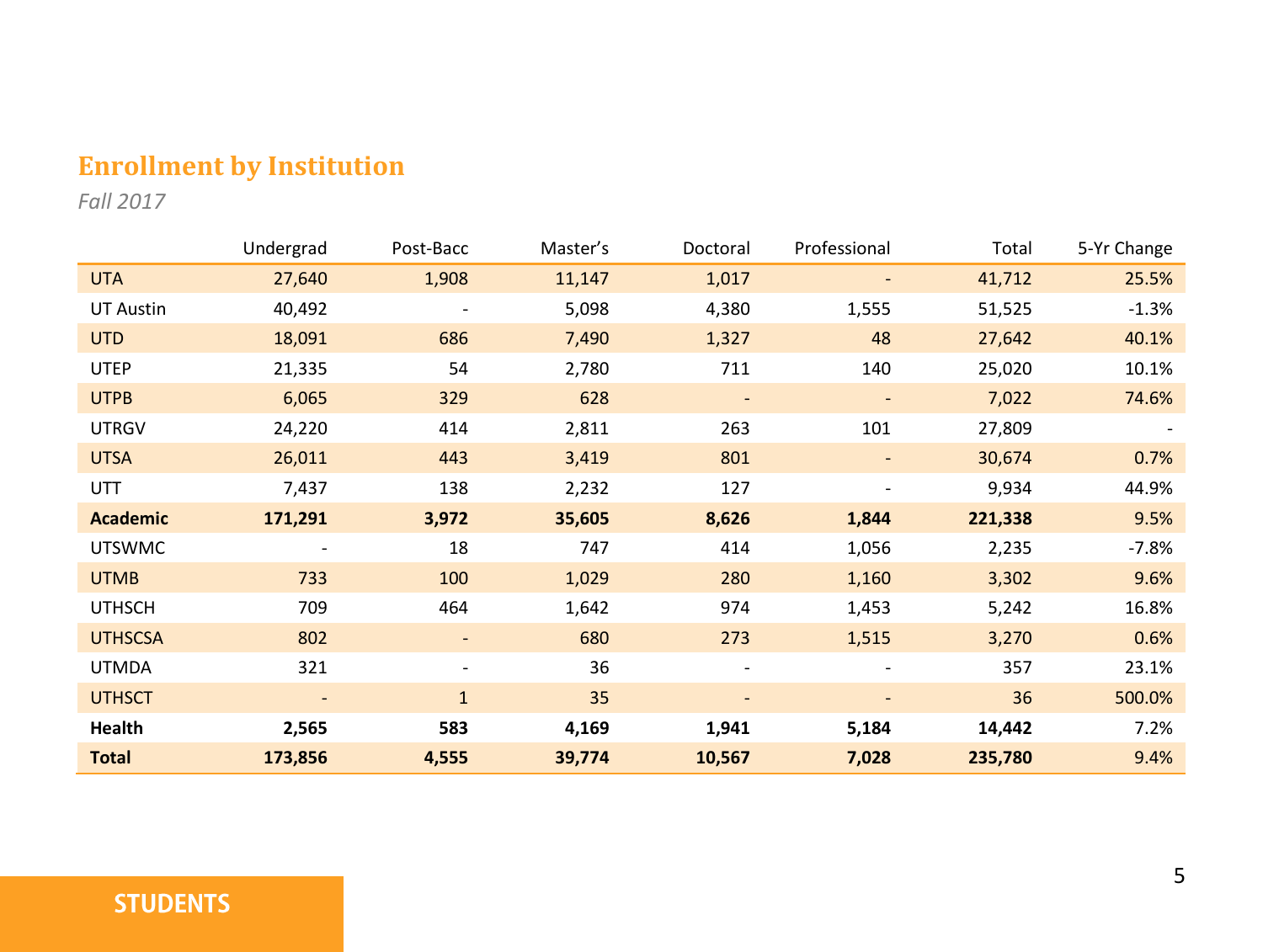#### **Undergraduate Demographic Profile**

*Fall 2017, Post-Baccalaureates are not included*

|              | % Undergraduate | % First-Time in<br>College | % First-Time,<br>Full-Time | % Underrepresented<br>Minority | % Receiving Pell<br>(Fall 2016) |
|--------------|-----------------|----------------------------|----------------------------|--------------------------------|---------------------------------|
| <b>UTA</b>   | 66.3%           | 12.2%                      | 11.4%                      | 49.9%                          | 40.2%                           |
| UT Austin    | 78.7%           | 20.7%                      | 20.3%                      | 32.9%                          | 23.6%                           |
| <b>UTD</b>   | 65.5%           | 17.6%                      | 17.1%                      | 30.5%                          | 31.2%                           |
| <b>UTEP</b>  | 85.3%           | 16.8%                      | 14.5%                      | 87.3%                          | 55.8%                           |
| <b>UTPB</b>  | 86.4%           | 7.5%                       | 7.1%                       | 57.5%                          | 26.8%                           |
| <b>UTRGV</b> | 87.4%           | 18.6%                      | 17.3%                      | 93.8%                          | 61.8%                           |
| <b>UTSA</b>  | 84.8%           | 19.3%                      | 19.0%                      | 68.7%                          | 43.4%                           |
| <b>UTT</b>   | 74.9%           | 9.6%                       | 8.7%                       | 35.5%                          | 34.2%                           |

- Undergraduates account for 77% of students at academic institutions. 57% of those undergraduates are underrepresented minorities.
- Undergraduates account for 18% of students at health institutions; very few are first-time in college.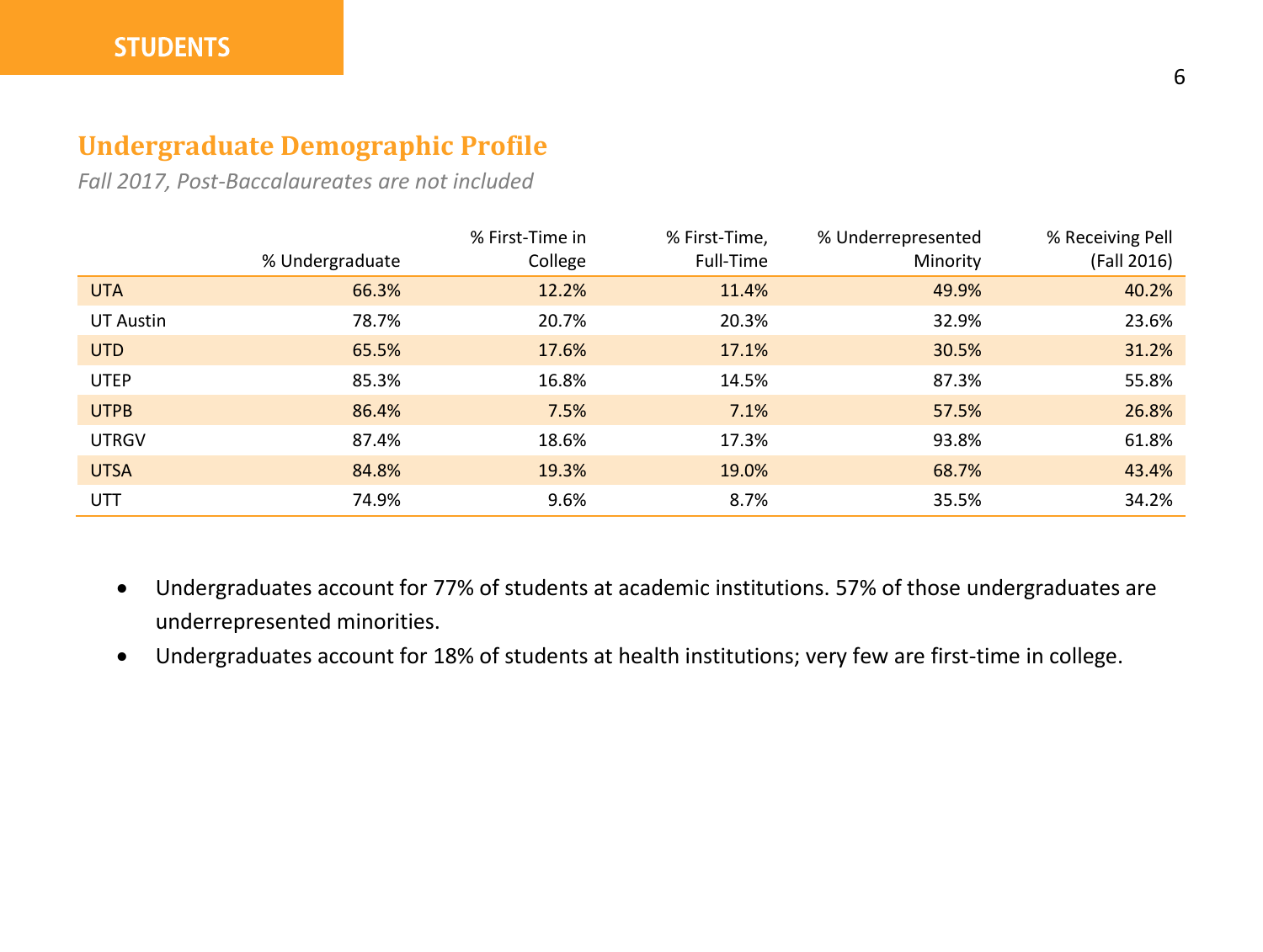#### **Cost of Attendance (In-State, Full-Time Undergraduates)**

*AY 2016-2017*

|              | Avg In-State Total<br><b>Academic Cost</b> | % Receiving Need-<br><b>Based Grant Aid</b> | Avg % Discount for<br>those Receiving Aid | Avg Net<br>Academic Cost | Avg % Discount |
|--------------|--------------------------------------------|---------------------------------------------|-------------------------------------------|--------------------------|----------------|
| <b>UTA</b>   | \$9,616                                    | 56.0%                                       | 73.3%                                     | \$5,667                  | 41.1%          |
| UT Austin    | \$10,092                                   | 32.6%                                       | 93.7%                                     | \$7,010                  | 30.5%          |
| <b>UTD</b>   | \$11,806                                   | 46.6%                                       | 77.8%                                     | \$7,529                  | 36.2%          |
| <b>UTEP</b>  | \$7,586                                    | 63.8%                                       | 100.0%                                    | \$2,744                  | 63.8%          |
| <b>UTPB</b>  | \$7,030                                    | 60.5%                                       | 100.0%                                    | \$2,780                  | 60.5%          |
| <b>UTRGV</b> | \$7,080                                    | 65.8%                                       | 100.0%                                    | \$2,419                  | 65.8%          |
| <b>UTSA</b>  | \$9,460                                    | 54.1%                                       | 80.1%                                     | \$5,362                  | 43.3%          |
| <b>UTT</b>   | \$7,312                                    | 59.6%                                       | 88.9%                                     | \$3,437                  | 53.0%          |
| Average      | \$9,222                                    | 51.0%                                       | 87.7%                                     | \$5,217                  | 43.4%          |

**Average Total Academic Cost** represents the sum of all statutory, designated, and board-authorized tuition, along with mandatory fees (including college and course fees). It is derived from actual fee bills for resident undergraduate students enrolled for 15 semester credit hours in the fall and spring semesters.

**Average Net Academic Cost** for all full-time students is derived by subtracting the total need-based grant aid from the total academic costs of all students and then dividing by the total number of students.

#### **STUDENTS**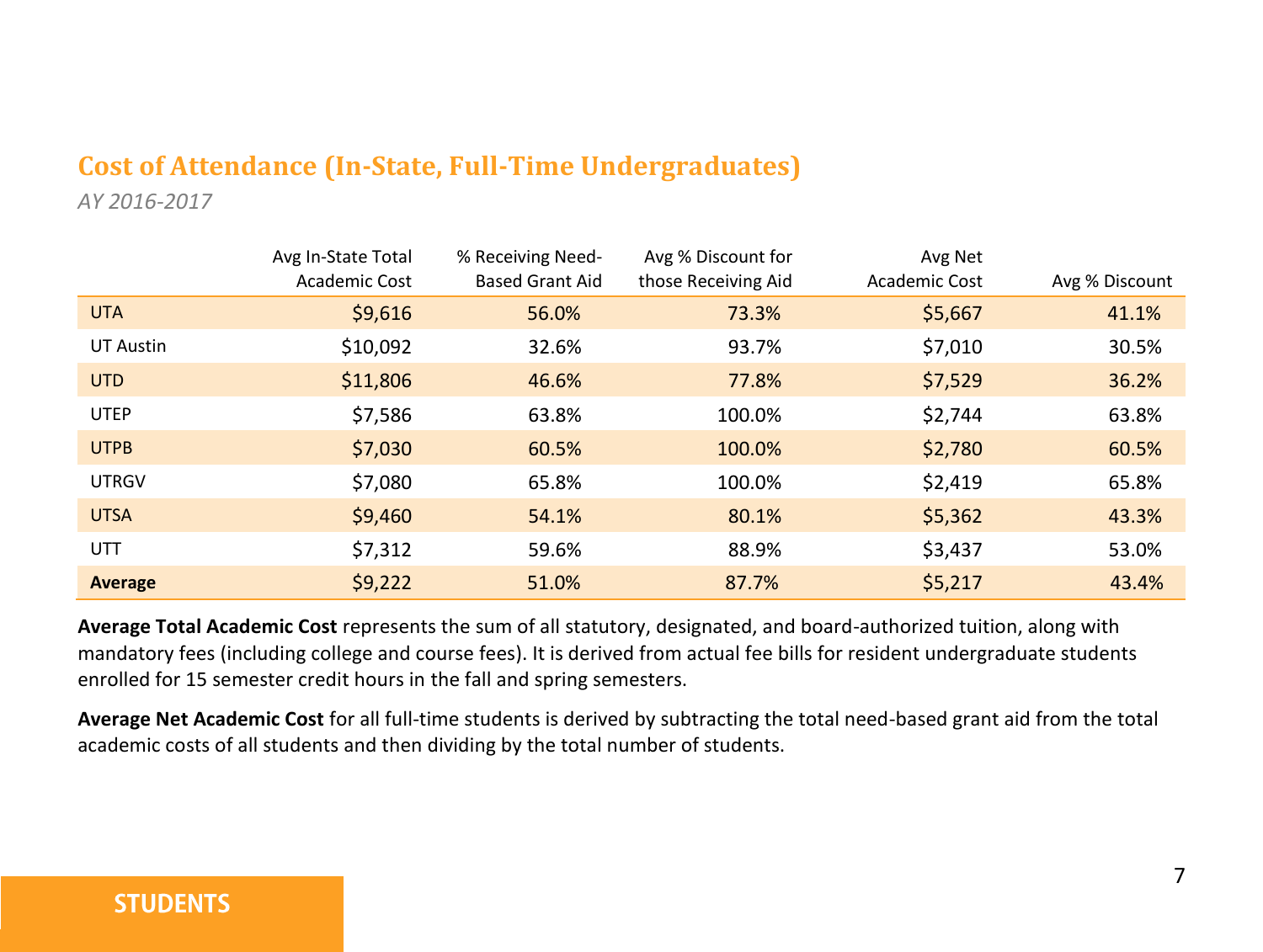#### **STUDENTS**

**Percent of Tuition and Fees Covered by Grants, Scholarships, and Tuition Waivers for Full-Time Undergraduate Students (Texas Residents who completed a FAFSA)** *AY 2016-2017*

|      | <b>Family Income</b> | <b>UTA</b> | <b>UT Austin</b> | <b>UTD</b> | <b>UTEP</b> | <b>UTPB</b>              | <b>UTRGV</b>             | <b>UTSA</b> | <b>UTT</b> | <b>UT System</b> |
|------|----------------------|------------|------------------|------------|-------------|--------------------------|--------------------------|-------------|------------|------------------|
|      | $$0 - $40,000$       | 106.9%     | 140.0%           | 97.5%      | 131.4%      | 179.5%                   | $\overline{\phantom{a}}$ | 114.2%      | 127.5%     | 129.1%           |
|      | \$40,001 - \$60,000  | 89.8%      | 99.9%            | 88.6%      | 101.9%      | 159.7%                   | $\blacksquare$           | 100.4%      | 98.7%      | 100.6%           |
| 2013 | $$60,001 - $80,000$  | 76.6%      | 71.1%            | 75.5%      | 73.7%       | 100.8%                   | $\overline{\phantom{a}}$ | 73.5%       | 66.6%      | 74.5%            |
|      | $$80,001+$           | 69.3%      | 46.4%            | 93.8%      | 74.7%       | 95.2%                    | $\overline{\phantom{a}}$ | 54.4%       | 52.6%      | 60.1%            |
|      | $$0 - $40,000$       | 114.3%     | 139.8%           | 99.7%      | 131.9%      |                          | $\blacksquare$           | 121.3%      | 132.4%     | 132.2%           |
|      | \$40,001 - \$60,000  | 98.6%      | 112.8%           | 96.3%      | 108.9%      |                          | ۰.                       | 105.9%      | 99.8%      | 109.5%           |
| 2014 | $$60,001 - $80,000$  | 78.9%      | 86.1%            | 86.7%      | 78.3%       | $\overline{\phantom{0}}$ | $\overline{\phantom{a}}$ | 82.4%       | 63.2%      | 84.0%            |
|      | $$80,001+$           | 67.9%      | 49.3%            | 93.6%      | 75.1%       |                          | $\overline{\phantom{a}}$ | 62.9%       | 55.0%      | 63.6%            |
|      | $$0 - $40,000$       | 113.5%     | 141.1%           | 102.7%     | 134.5%      | 189.0%                   | $\overline{\phantom{a}}$ | 122.6%      | 128.3%     | 133.2%           |
|      | \$40,001 - \$60,000  | 99.3%      | 119.4%           | 96.5%      | 109.4%      | 180.8%                   | ۰                        | 108.9%      | 99.9%      | 113.0%           |
| 2015 | $$60,001 - $80,000$  | 83.6%      | 89.2%            | 84.2%      | 80.9%       | 131.6%                   | $\overline{\phantom{a}}$ | 88.0%       | 59.4%      | 87.1%            |
|      | $$80,001+$           | 67.9%      | 52.6%            | 90.0%      | 68.7%       | 104.5%                   | ٠                        | 61.2%       | 53.9%      | 64.8%            |
|      | $$0 - $40,000$       | 110.8%     | 146.7%           | 108.4%     | 135.3%      | 183.7%                   | 135.6%                   | 125.6%      | 124.7%     | 129.9%           |
| 2016 | \$40,001 - \$60,000  | 99.2%      | 126.7%           | 99.4%      | 112.5%      | 185.9%                   | 114.5%                   | 106.4%      | 103.1%     | 112.6%           |
|      | $$60,001 - $80,000$  | 81.6%      | 100.8%           | 84.3%      | 81.8%       | 121.8%                   | 79.5%                    | 89.0%       | 76.7%      | 90.0%            |
|      | $$80,001+$           | 67.5%      | 62.0%            | 85.9%      | 62.8%       | 106.9%                   | 60.0%                    | 64.5%       | 57.1%      | 68.1%            |
|      | $$0 - $40,000$       | 107.9%     | 136.2%           | 104.5%     | 128.4%      | 176.7%                   | 130.8%                   | 130.6%      | 124.4%     | 125.5%           |
|      | \$40,001 - \$60,000  | 97.5%      | 115.6%           | 98.0%      | 110.6%      | 157.7%                   | 109.2%                   | 116.8%      | 104.2%     | 109.6%           |
| 2017 | $$60,001 - $80,000$  | 79.7%      | 97.3%            | 80.1%      | 83.2%       | 126.4%                   | 78.9%                    | 92.7%       | 78.8%      | 88.0%            |
|      | $$80,001+$           | 66.0%      | 60.6%            | 83.1%      | 69.2%       | 101.2%                   | 57.8%                    | 68.2%       | 60.5%      | 67.8%            |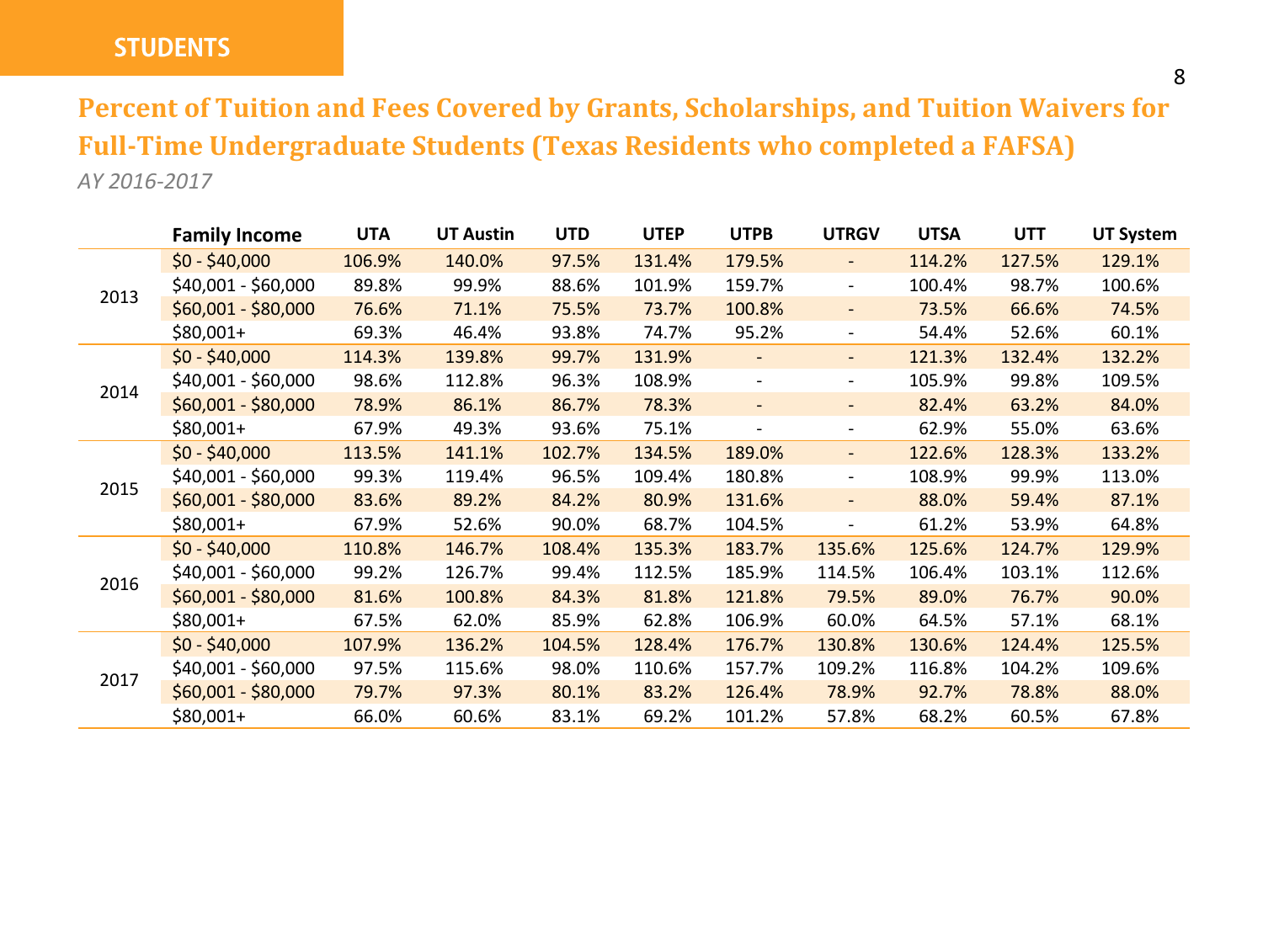#### **Degrees and Certificates – UT System**

*AY 2016-2017*

| Total                 | 58,555 |
|-----------------------|--------|
| Academic              | 53,666 |
| Health                | 4,889  |
| Undergraduate         | 38,009 |
| Graduate/Professional | 20,546 |

43% of all UT System degrees—and 51% of undergraduate degrees—are awarded to minority students (Hispanic, African-American, Asian-American, and Other).

Degrees awarded have increased 20% over the past five years, with the largest percent increase at the master's level (21%). Baccalaureate degrees awarded increased 20%.



#### **STUDENTS**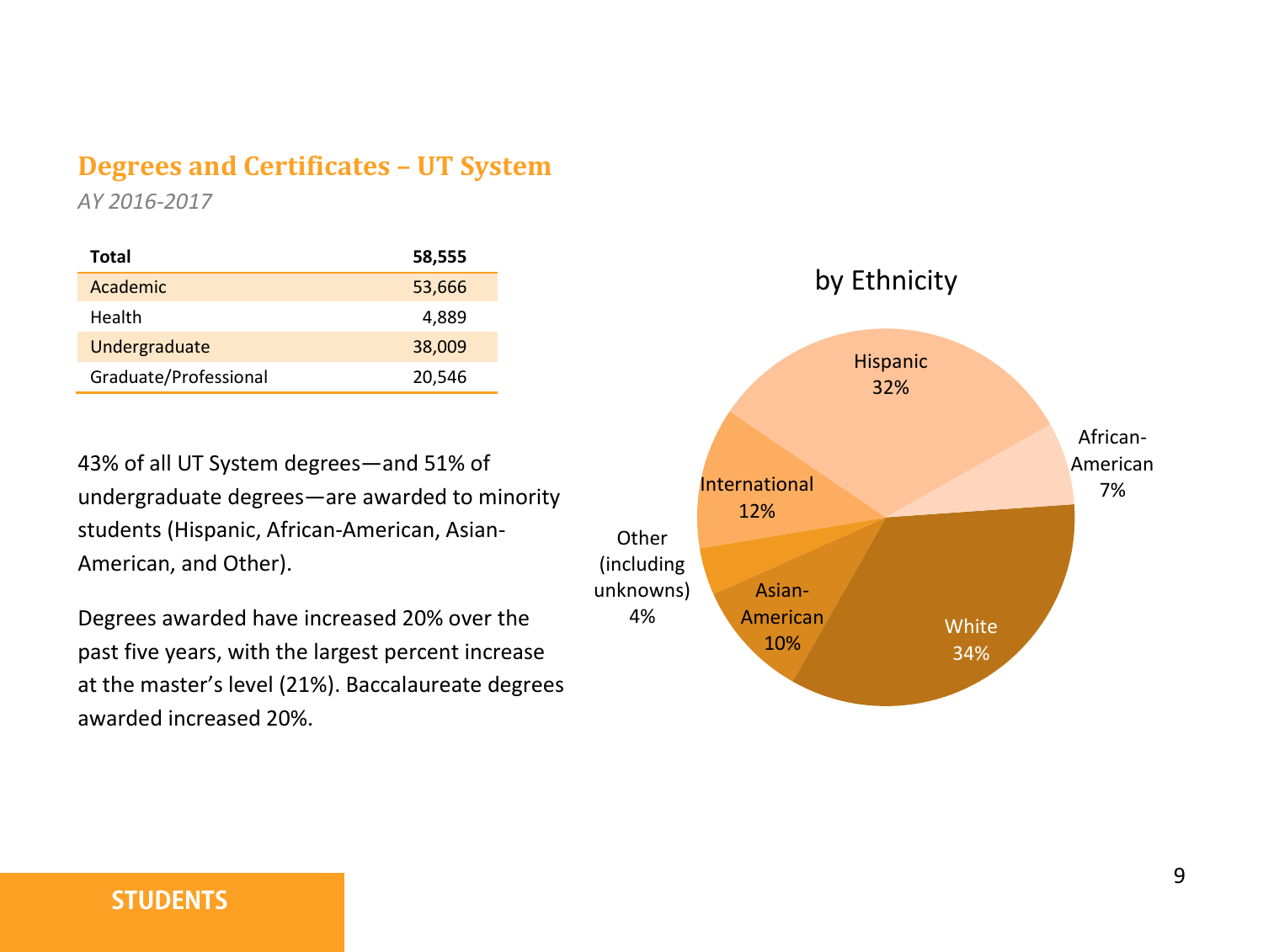#### **STUDENTS**

#### **Degrees and Certificates by Institution**

*AY 2016-2017*

|                 | Baccalaureate | Master's | Doctoral     | Professional | All Certificates | Total  | 5-Yr Change |
|-----------------|---------------|----------|--------------|--------------|------------------|--------|-------------|
| <b>UTA</b>      | 8,157         | 4,369    | 221          | $\mathbf 0$  | 337              | 13,084 | 40.6%       |
| UT Austin       | 9,897         | 2,937    | 836          | 462          | 0                | 14,132 | 6.0%        |
| <b>UTD</b>      | 3,468         | 3,374    | 189          | 10           | 41               | 7,082  | 44.1%       |
| <b>UTEP</b>     | 3,373         | 1,014    | 100          | 32           | 14               | 4,533  | 4.2%        |
| <b>UTPB</b>     | 803           | 215      | $\mathbf 0$  | $\mathbf 0$  | $\mathbf{0}$     | 1,018  | 45.8%       |
| <b>UTRGV</b>    | 4,055         | 1,186    | 24           | 0            | 14               | 5,279  |             |
| <b>UTSA</b>     | 4,725         | 1,223    | 112          | $\mathbf{0}$ | $\mathbf{0}$     | 6,060  | 10.4%       |
| UTT             | 1,485         | 943      | 23           | 0            | 27               | 2,478  | 52.0%       |
| <b>Academic</b> | 35,963        | 15,261   | 1,505        | 504          | 433              | 53,666 | 21.2%       |
| <b>UTSWMC</b>   | 0             | 99       | 89           | 261          | 179              | 628    | $-6.7%$     |
| <b>UTMB</b>     | 448           | 330      | 58           | 316          | 37               | 1,189  | 10.5%       |
| <b>UTHSCH</b>   | 438           | 525      | 194          | 330          | 31               | 1,518  | 7.2%        |
| <b>UTHSCSA</b>  | 396           | 186      | 45           | 344          | 423              | 1,394  | 13.0%       |
| <b>UTMDA</b>    | 144           | 10       | $\mathbf 0$  | 0            | 0                | 154    | 9.2%        |
| <b>UTHSCT</b>   | $\mathbf{0}$  | 6        | $\mathbf{0}$ | $\mathbf{0}$ | $\mathbf{0}$     | 6      |             |
| Health          | 1,426         | 1,156    | 386          | 1,251        | 670              | 4,889  | 7.7%        |
| <b>Total</b>    | 37,389        | 16,417   | 1,891        | 1,755        | 1,103            | 58,555 | 19.9%       |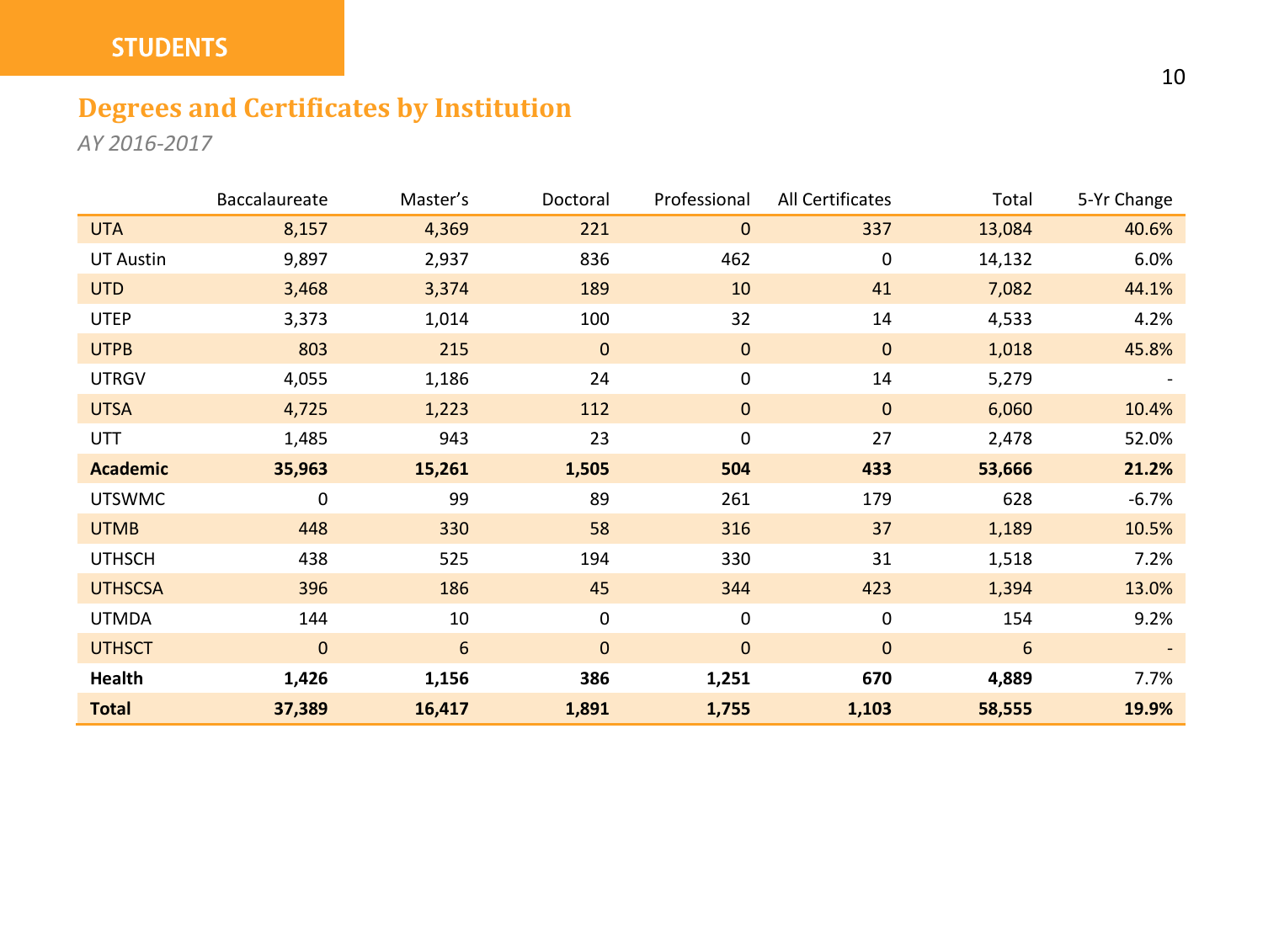#### **STEM Degrees as a Percent of Total Degrees Awarded**

*UT System Academic Institutions, 2016*

|                      |                                                            | <b>STEM Degrees as a Percent of Total Degrees Awarded</b> |                            |                                  |  |  |
|----------------------|------------------------------------------------------------|-----------------------------------------------------------|----------------------------|----------------------------------|--|--|
|                      | <b>UT System</b><br>Academic - # of<br><b>STEM Degrees</b> | UT System<br>Academic                                     | All Texas<br><b>Public</b> | <b>National</b><br><b>Public</b> |  |  |
| <b>Baccalaureate</b> | 9,263                                                      | 26.5%                                                     | 21.9%                      | 22.4%                            |  |  |
| Master's             | 4,645                                                      | 30.6%                                                     | 26.7%                      | 22.9%                            |  |  |
| Doctoral             | 798                                                        | 53.3%                                                     | 44.3%                      | 45.6%                            |  |  |
| <b>STEM Total</b>    | 14,706                                                     | 28.5%                                                     | 23.8%                      | 23.1%                            |  |  |

Note: Based on the National Science Foundation STEM classification. Includes chemistry; engineering; mathematics; physics/astronomy; agricultural, computer, environmental, geo- and life/biological sciences; and technology/technician-related fields, such as electronic and computer engineering and environmental control technology.

When considering STEM Degrees + Health Related Degrees, the percentage of total degrees awarded by UT System academic institutions jumps from 29% to 42%. For degrees awarded across all UT System institutions (academic and health), the percent awarded in STEM + Health fields is 45%.

#### **STUDENTS**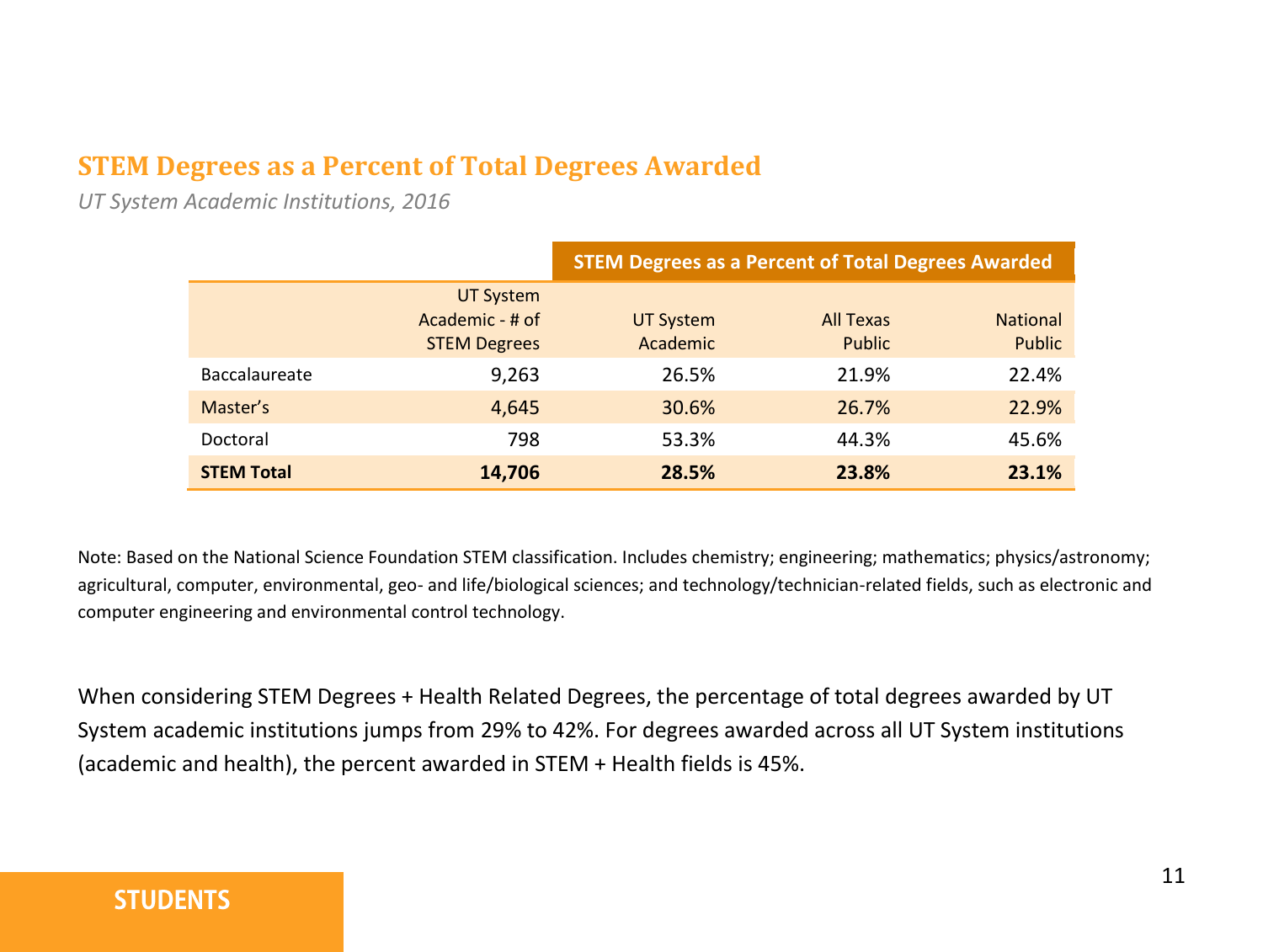#### **Graduation Rates**

|              |               |             |                         |             | 4-Yr Rate for    |             |
|--------------|---------------|-------------|-------------------------|-------------|------------------|-------------|
|              |               |             | 6-Year Same             |             | Community        |             |
|              | 4-Year Same   |             | or Other                |             | College          |             |
|              | (2013 cohort) | 5-Yr Change | $(2011 \text{ cohort})$ | 5-Yr Change | <b>Transfers</b> | 5-Yr Change |
| <b>UTA</b>   | 26.4%         | 9.0%        | 61.2%                   | 5.7%        | 50.9%            | $-1.6%$     |
| UT Austin    | 65.6%         | 14.1%       | 86.0%                   | 3.5%        | 73.1%            | 5.4%        |
| <b>UTD</b>   | 52.2%         | 1.5%        | 74.6%                   | 3.6%        | 62.1%            | $-1.4%$     |
| <b>UTEP</b>  | 13.1%         | 0.9%        | 43.5%                   | 2.3%        | 47.2%            | $-8.7%$     |
| <b>UTPB</b>  | 26.1%         | 6.8%        | 49.1%                   | 1.2%        | 51.7%            | $-2.5%$     |
| <b>UTRGV</b> |               |             |                         | ۰           |                  |             |
| <b>UTSA</b>  | 21.7%         | 11.0%       | 56.4%                   | 13.3%       | 59.5%            | 9.1%        |
| <b>UTT</b>   | 24.1%         | $-1.6%$     | 57.5%                   | 5.7%        | 55.1%            | 0.3%        |

 $\mathbf{I}$ 

Graduation rates are for first-time, full-time, degree-seeking undergraduates who begin in the summer/fall of the enrollment year and graduate within four years from the same institution or six years from the same or another Texas institution. The last two columns refer to four-year graduation rates of community college transfer students. These four-year transfer rates represent the percentage of first-time transfer students entering a UT institution with 30 or more semester credit hours who received an undergraduate degree within four years of enrolling at the same UT institution.

 $\mathbf{r}$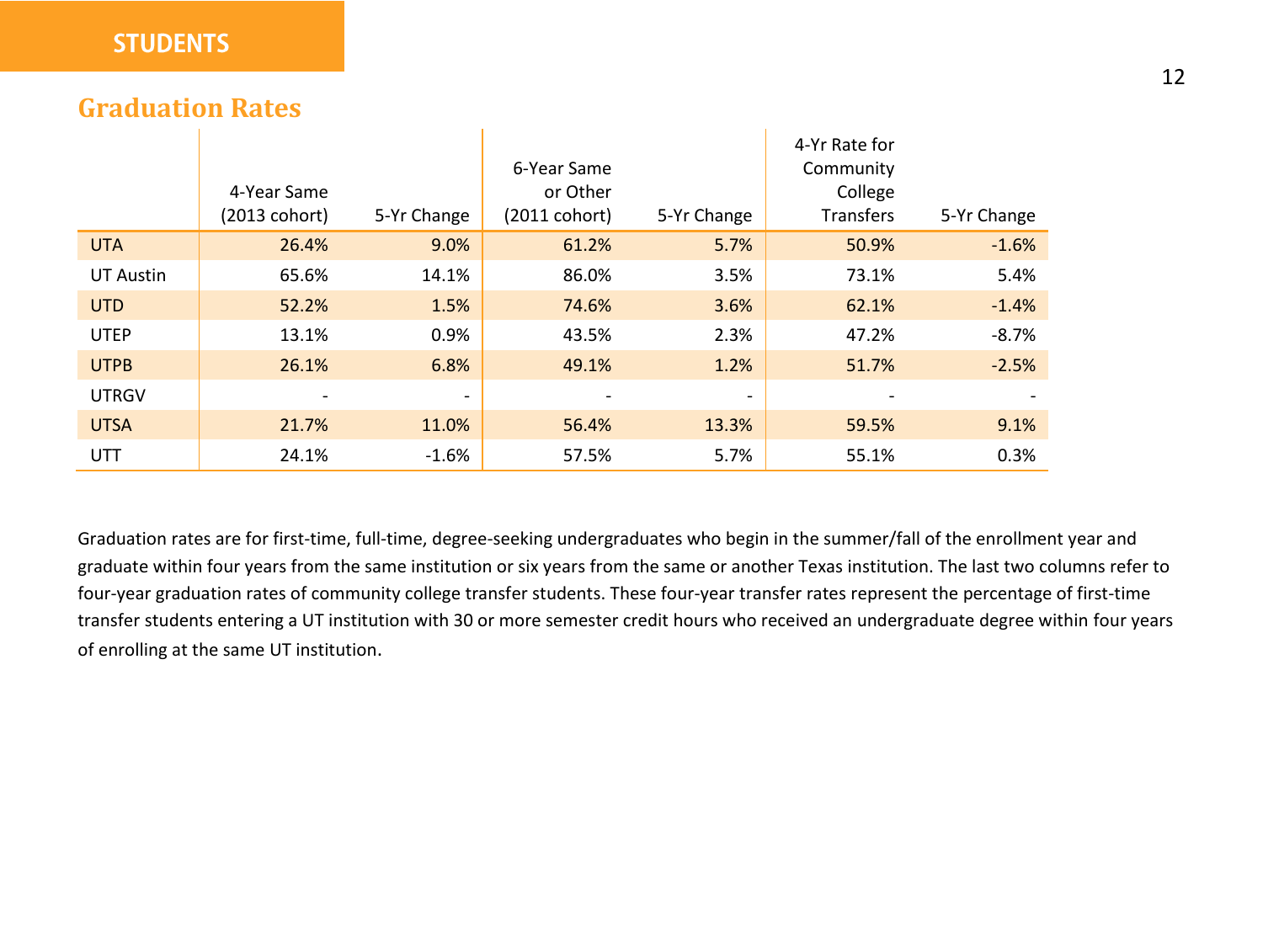#### **Post-Graduation Earnings for Baccalaureate Graduates Found Working in Texas**

*For graduates from 2002-2015, adjusted for inflation*

|                  | $1st$ -Year | 5 <sup>th</sup> -Year | 10 <sup>th</sup> -Year | <b>Median Student</b> | % FTICs with |
|------------------|-------------|-----------------------|------------------------|-----------------------|--------------|
|                  | Median Wage | Median Wage           | Median Wage            | Loan Debt             | Loan Debt    |
| UTA.             | \$49,962    | \$56,077              | \$66,199               | \$19,366              | 56.1%        |
| <b>UT Austin</b> | \$47,428    | \$59,658              | \$76,816               | \$22,802              | 48.7%        |
| UTD.             | \$46,849    | \$57,529              | \$70,279               | \$16,095              | 52.4%        |
| <b>UTEP</b>      | \$43,719    | \$50,273              | \$53,864               | \$16,992              | 64.2%        |
| <b>UTPB</b>      | \$43,646    | \$49,838              | \$54,446               | \$14,444              | 51.1%        |
| <b>UTSA</b>      | \$41,129    | \$51,240              | \$57,501               | \$25,020              | 65.2%        |
| UTT.             | \$44,848    | \$51,598              | \$54,527               | \$19,686              | 49.8%        |
| <b>UTSWMC</b>    | \$68,007    | \$57,171              | -                      |                       |              |
| <b>UTMB</b>      | \$67,369    | \$75,877              | \$84,714               |                       |              |
| <b>UTHSCH</b>    | \$66,866    | \$74,541              | \$80,554               |                       |              |
| <b>UTHSCSA</b>   | \$57,893    | \$67,426              | \$73,118               |                       |              |
| <b>UTMDA</b>     | \$56,472    | \$70,266              | \$83,576               |                       |              |
| <b>UT System</b> | \$47,282    | \$55,306              | \$65,964               |                       |              |

NOTES: Earnings data reflect data for those employed full-time, full-year in the state of Texas. For baccalaureate graduates, the median debt is estimated for those who initially enrolled at the institution as first-time-in-college (FTIC) students. 1st-Year looks at 14 cohorts. 5<sup>th</sup>-Year looks at 9 cohorts. 10<sup>th</sup>-Year looks at 5 cohorts. Student loan debt for the health-related institutions is not included because of the limited number of first-time-in-college students at these institutions.

#### **STUDENTS**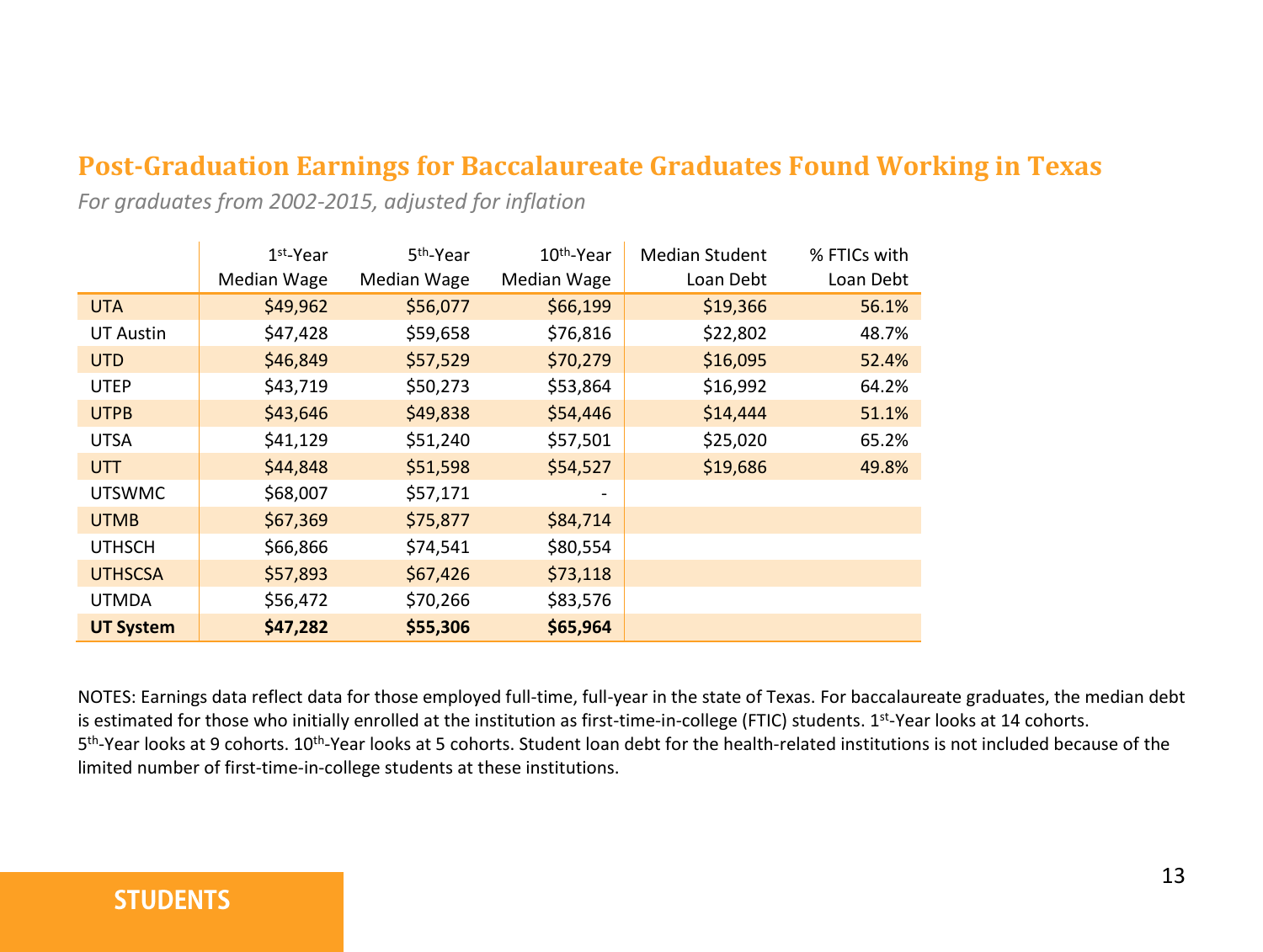#### **Post-Graduation Earnings for Medical School Graduates Found Working in Texas**

|                    | <b>Median Student</b><br>Loan Debt<br>(see note) | % w/ Loan Debt | 5 <sup>th</sup> -Yr Median<br>Wage | 10 <sup>th</sup> -Yr Median<br>Wage |
|--------------------|--------------------------------------------------|----------------|------------------------------------|-------------------------------------|
| <b>UTSWMC</b>      | \$117,173                                        | 84.1%          | \$141,269                          | \$267,225                           |
| UTMB               | \$140.771                                        | 85.6%          | \$147,470                          | \$264,474                           |
| UT HSC-Houston     | \$136,638                                        | 84.7%          | \$146,494                          | \$267,453                           |
| UT HSC-San Antonio | \$142.222                                        | 86.1%          | \$146,028                          | \$270,855                           |

NOTES: Median student loan debt is the median of the student loan debt that borrowers owed at the time they earned their degree. The figures here only include debt incurred at this medical school. First-year wages are not displayed as medical school graduates are in residency programs at this time.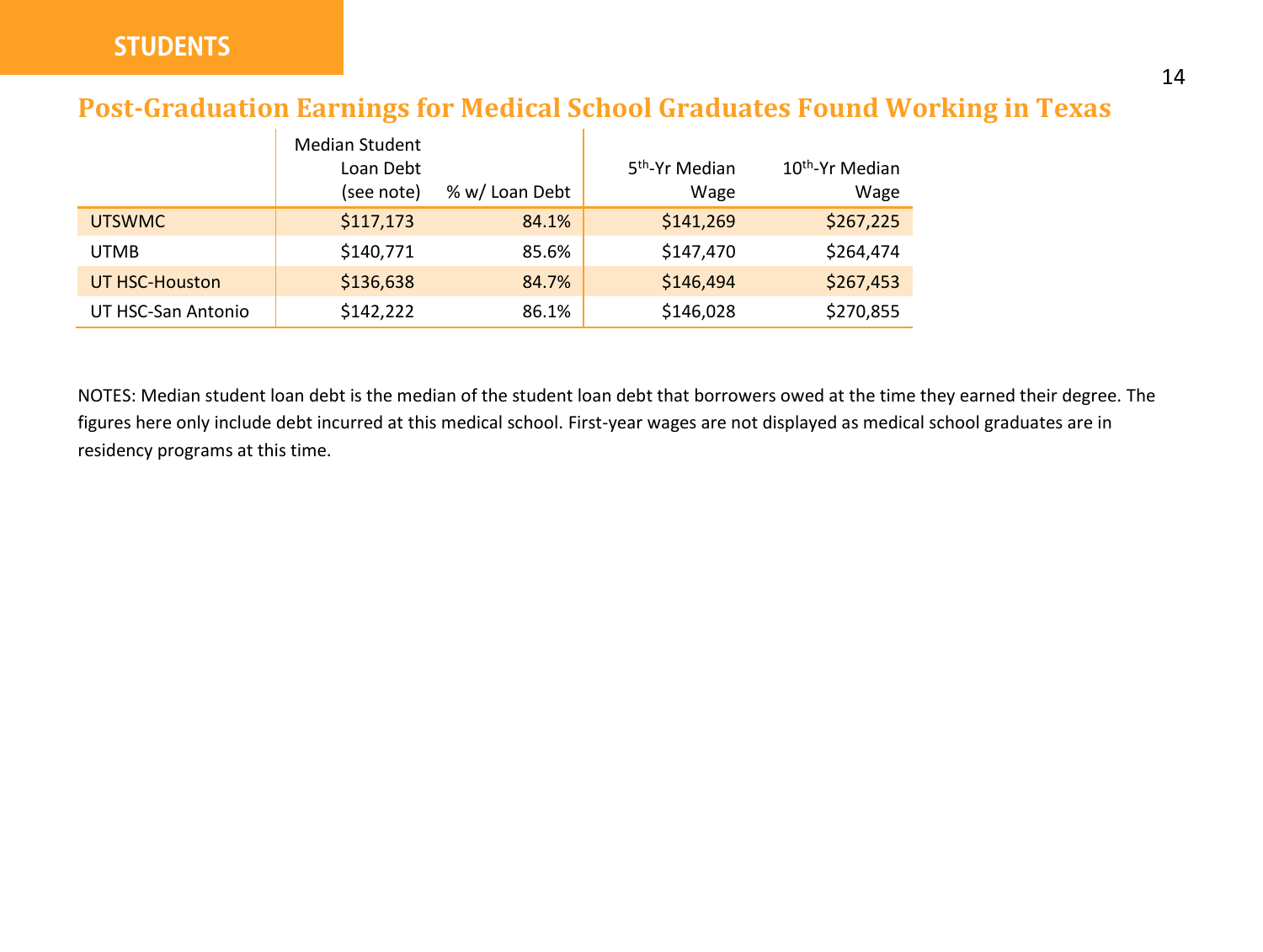| <b>Notes</b> |  |  |  |
|--------------|--|--|--|
|              |  |  |  |
|              |  |  |  |
|              |  |  |  |
|              |  |  |  |
|              |  |  |  |
|              |  |  |  |
|              |  |  |  |
|              |  |  |  |
|              |  |  |  |
|              |  |  |  |
|              |  |  |  |
|              |  |  |  |
|              |  |  |  |
|              |  |  |  |
|              |  |  |  |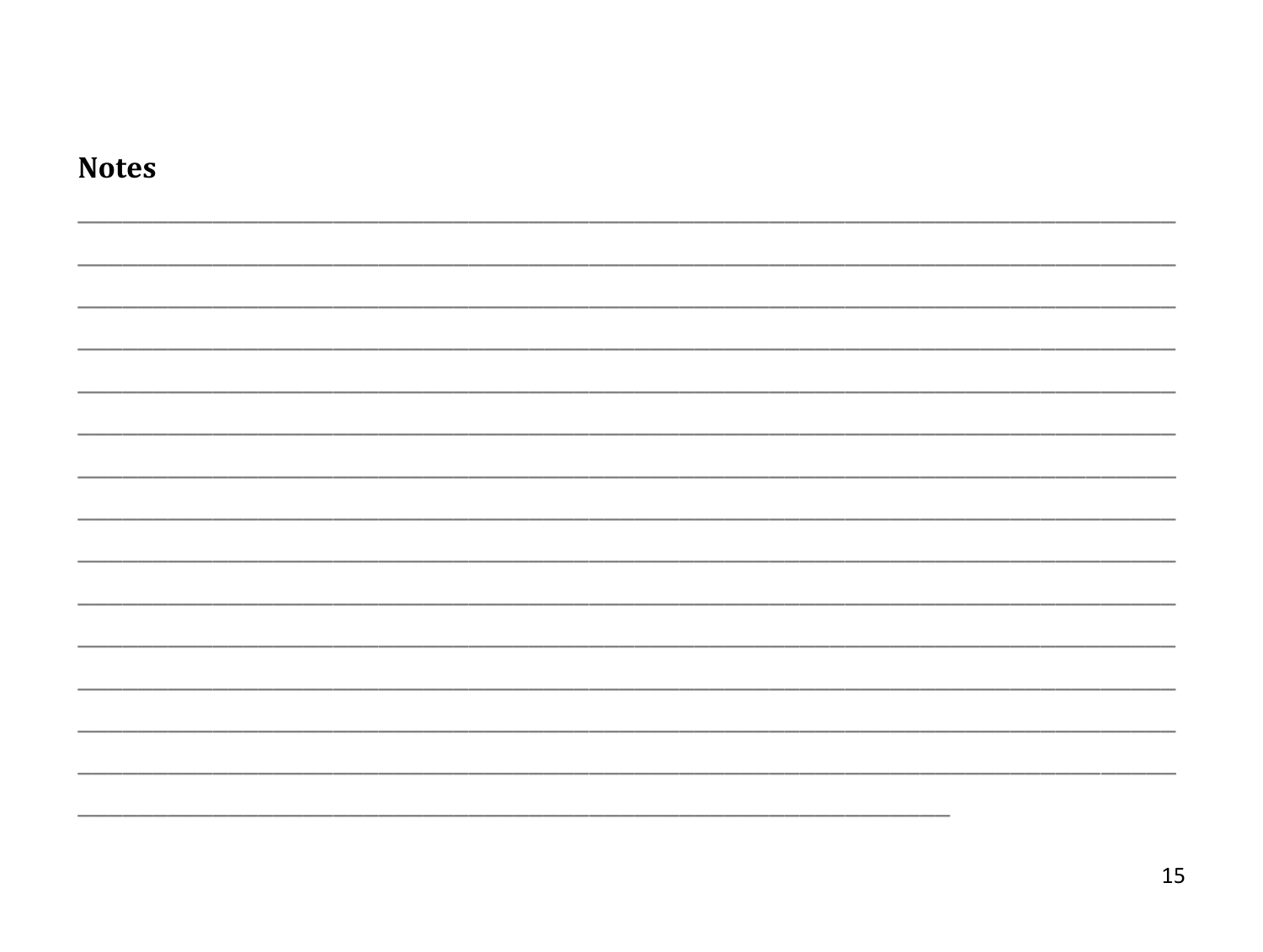### **FACULTY / EMPLOYEES**

#### **Content**

| Faculty Headcount by Status 17 |  |
|--------------------------------|--|
| Employee Headcount18           |  |
| Faculty Awards and Honors 19   |  |
| Faculty Appointments20         |  |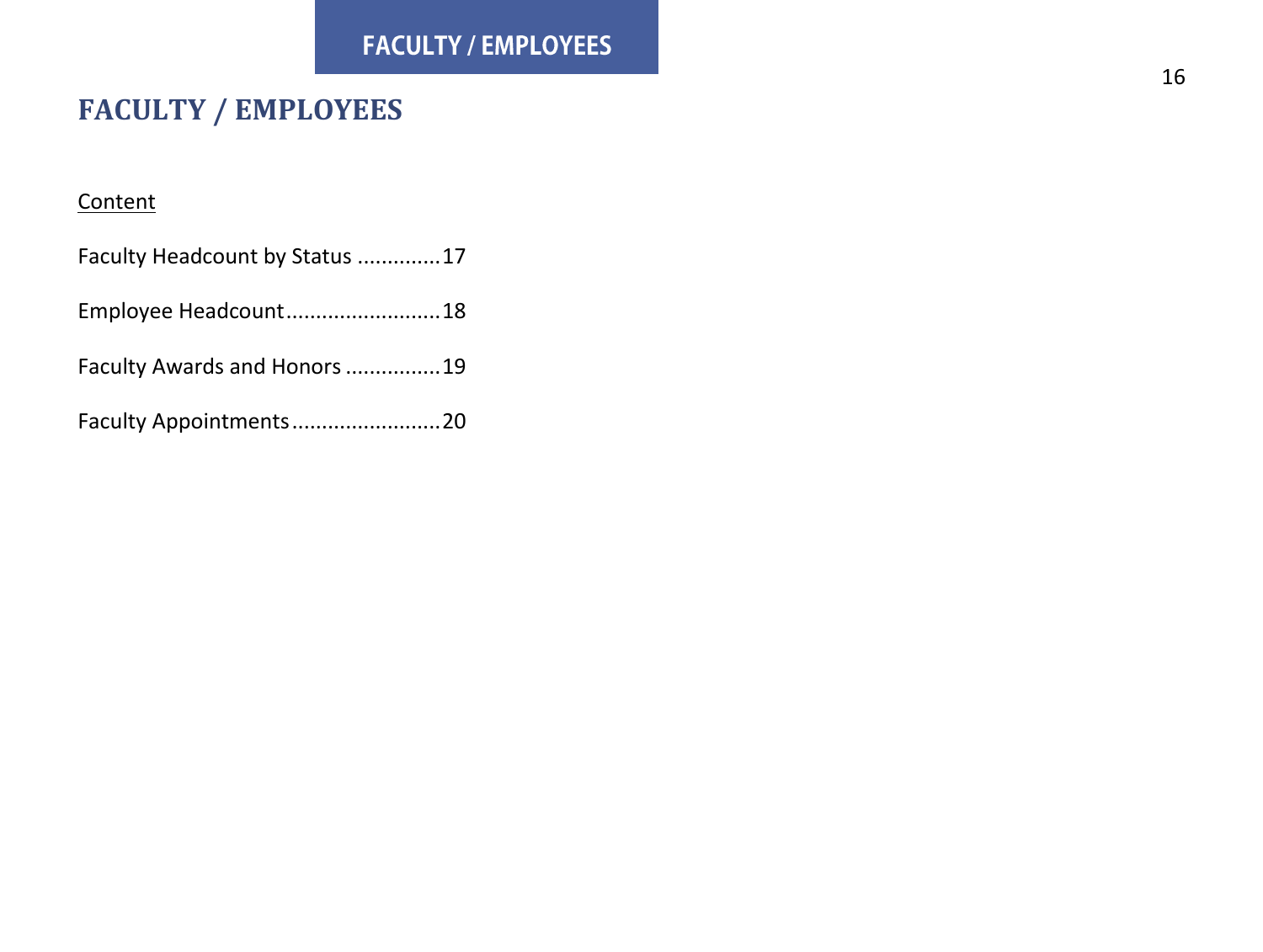#### **Faculty Headcount by Status**

*Fall 201 6*

|                  | Tenured/     | Other        |        |
|------------------|--------------|--------------|--------|
|                  | Tenure-Track | Professional | Total  |
| <b>UTA</b>       | 584          | 1,037        | 1,621  |
| <b>UT Austin</b> | 1,889        | 1,522        | 3,411  |
| <b>UTD</b>       | 562          | 732          | 1,294  |
| <b>UTEP</b>      | 527          | 776          | 1,303  |
| <b>UTPB</b>      | 99           | 193          | 292    |
| <b>UTRGV</b>     | 689          | 741          | 1,430  |
| <b>UTSA</b>      | 645          | 751          | 1,396  |
| UTT              | 225          | 320          | 545    |
| <b>Academic</b>  | 5,220        | 6,072        | 11,292 |
| <b>UTSWMC</b>    | 407          | 2,038        | 2,445  |
| <b>UTMB</b>      | 388          | 844          | 1,232  |
| <b>UTHSCH</b>    | 458          | 1,560        | 2,018  |
| <b>UTHSCSA</b>   | 411          | 1,200        | 1,611  |
| <b>UTMDA</b>     | 590          | 1,763        | 2,353  |
| <b>UTHSCT</b>    | 0            | 119          | 119    |
| <b>Health</b>    | 2,254        | 7,524        | 9,778  |
| <b>Total</b>     | 7,474        | 13,596       | 21,070 |

#### **FACULTY / EMPLOYEES**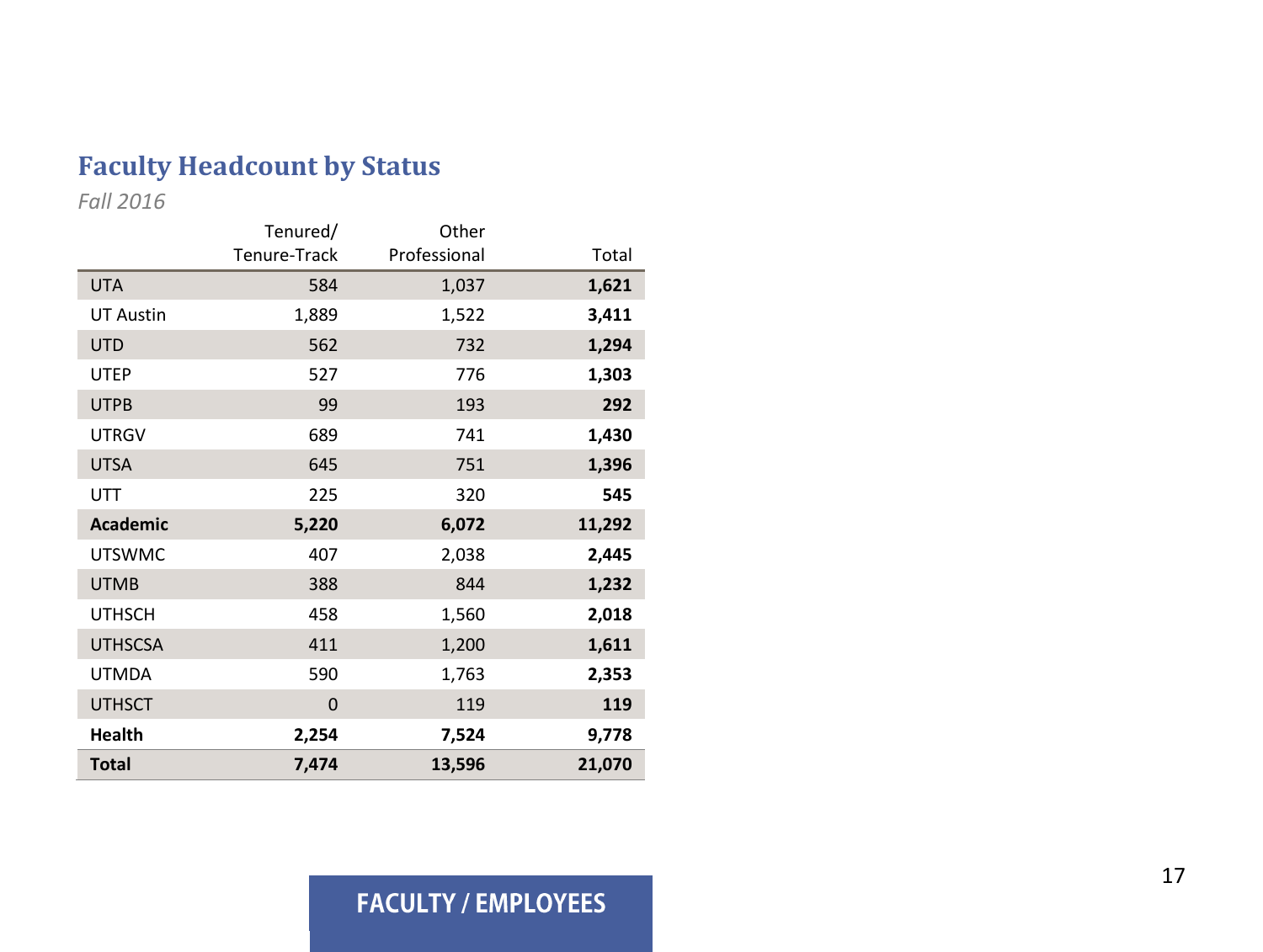#### **FACULTY / EMPLOYEES**

#### **Employee Headcount**

*Fall 2016*

|                     | Personnel | Faculty (all ranks) |
|---------------------|-----------|---------------------|
| <b>UTA</b>          | 2,731     | 1,621               |
| <b>UT Austin</b>    | 11,943    | 3,411               |
| <b>UTD</b>          | 4,375     | 1,294               |
| <b>UTEP</b>         | 2,822     | 1,303               |
| <b>UTPB</b>         | 371       | 292                 |
| <b>UTRGV</b>        | 2,436     | 1,430               |
| <b>UTSA</b>         | 3,492     | 1,396               |
| UTT                 | 765       | 545                 |
| <b>Academic</b>     | 28,935    | 11,292              |
| <b>UTSWMC</b>       | 13,568    | 2,445               |
| <b>UTMB</b>         | 11,051    | 1,232               |
| <b>UTHSCH</b>       | 5,551     | 2,018               |
| <b>UTHSCSA</b>      | 3,874     | 1,611               |
| <b>UTMDA</b>        | 19,202    | 2,353               |
| <b>UTHSCT</b>       | 1,186     | 119                 |
| <b>Health</b>       | 54,432    | 9,778               |
| <b>System Admin</b> | 839       |                     |
| <b>Total</b>        | 84,206    | 21,070              |

This excludes 23,166 student employees, including teaching assistants.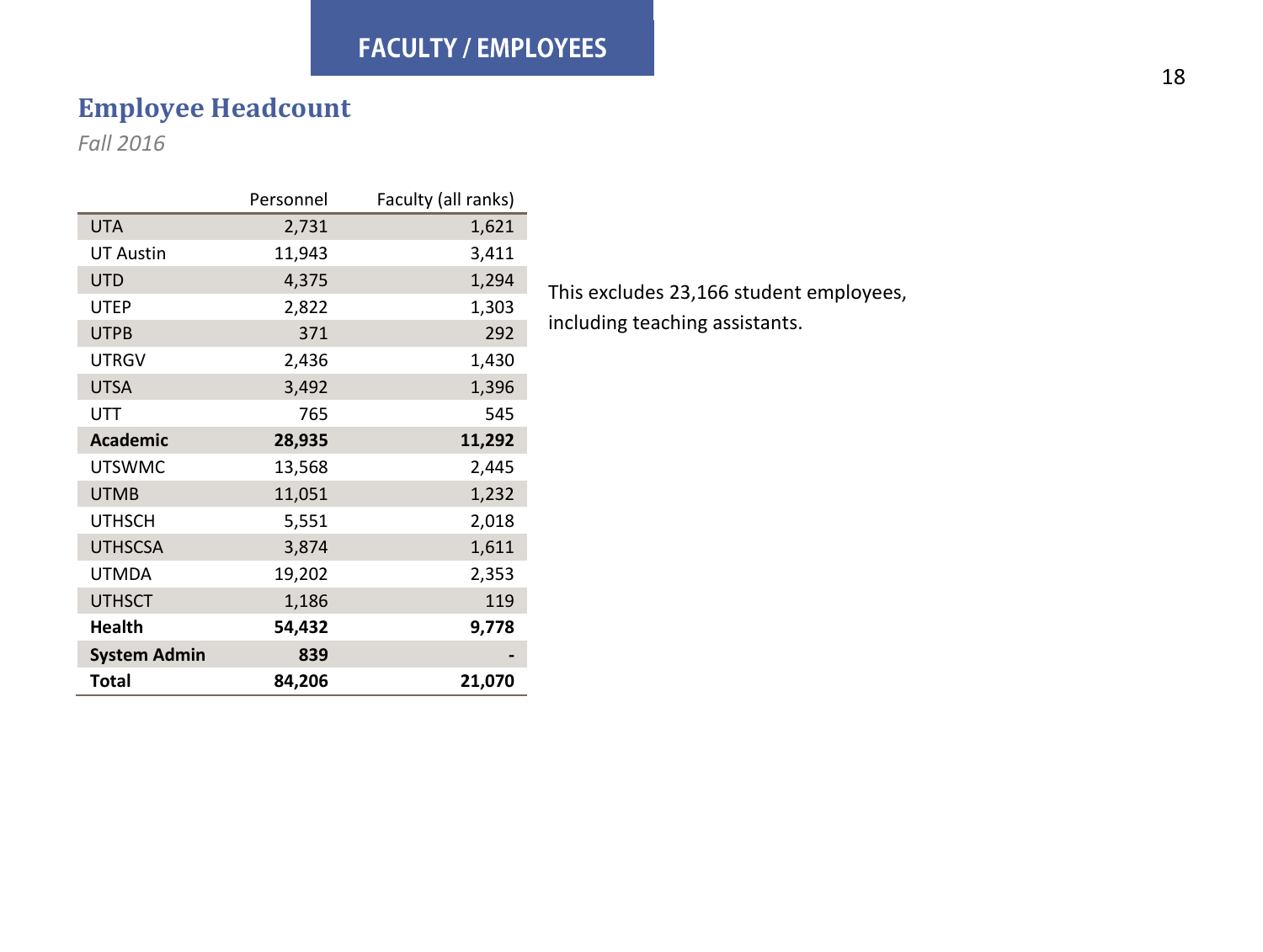#### **Faculty Awards and Honors**

*As of December 2017*

```
7 Nobel Laureates • 1 Shaw Laureate • 1 Abel Prize • 2 Japan Prizes • 2 Pulitzer Prizes
      Members:
      46 –the Institute of Medicine
      46 –the National Academy of Sciences
      61 –the National Academy of Engineering
      59 —the American Academy of Arts and Sciences
      31 -the American Law Institute
```
#### **FACULTY / EMPLOYEES**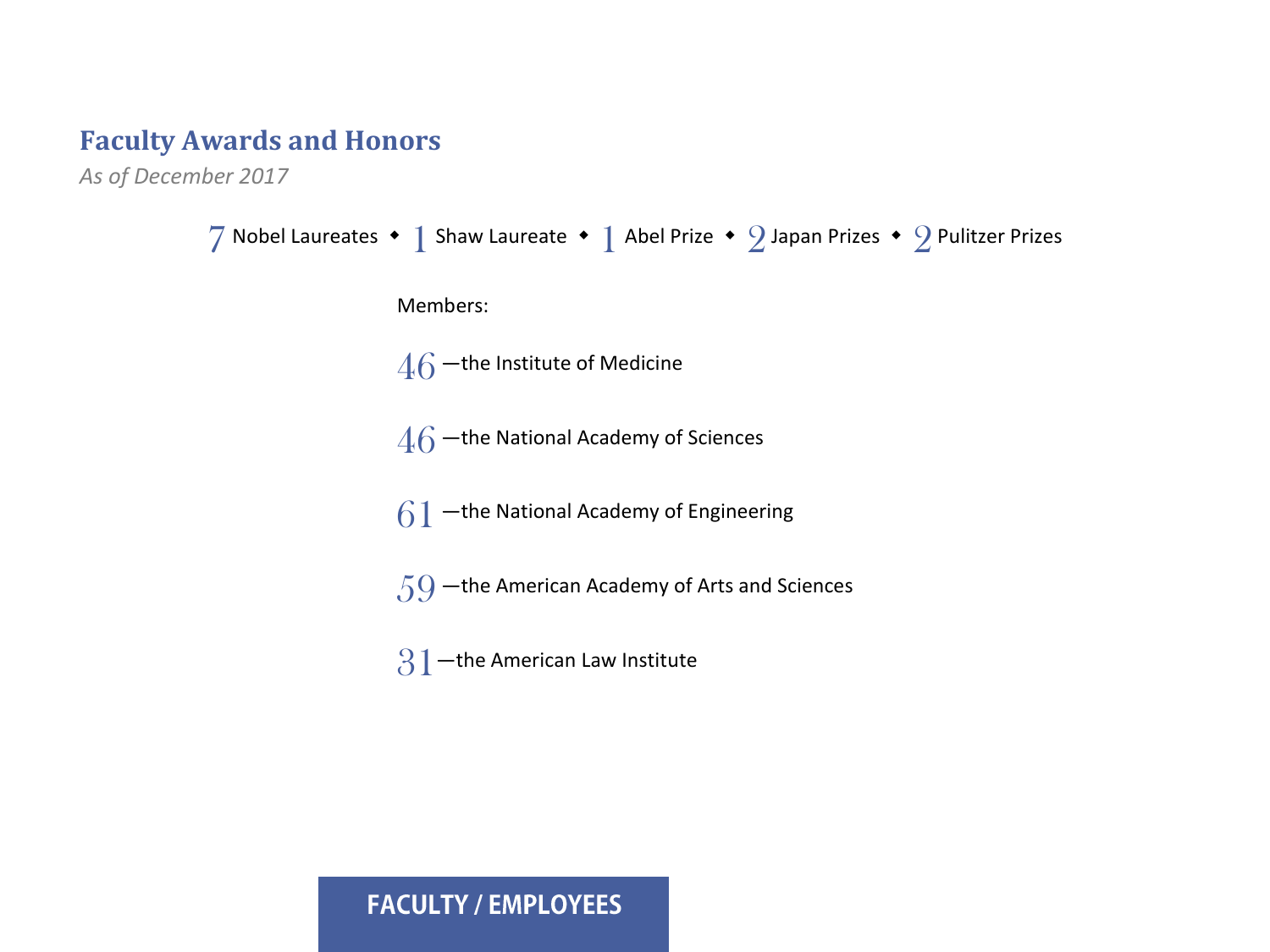#### **Faculty Appointments**

#### **Academic Institutions**

 $61\%$  of faculty have a 100% **Instructional** Appointment

1%of faculty have a 100% **Research** Appointment

38%of faculty have a **Mixed** Appointment

#### **Health Institutions**

9%of faculty have a 100% **Instructional** Appointment

 $15\%$  of faculty have a 100% **Research** Appointment

12%of faculty have a 100% **Patient Care** Appointment

63%of faculty have a **Mixed** Appointment

Mixed appointment would include some mixture of instruction, research, patient care (HRIs), academic support, and public service.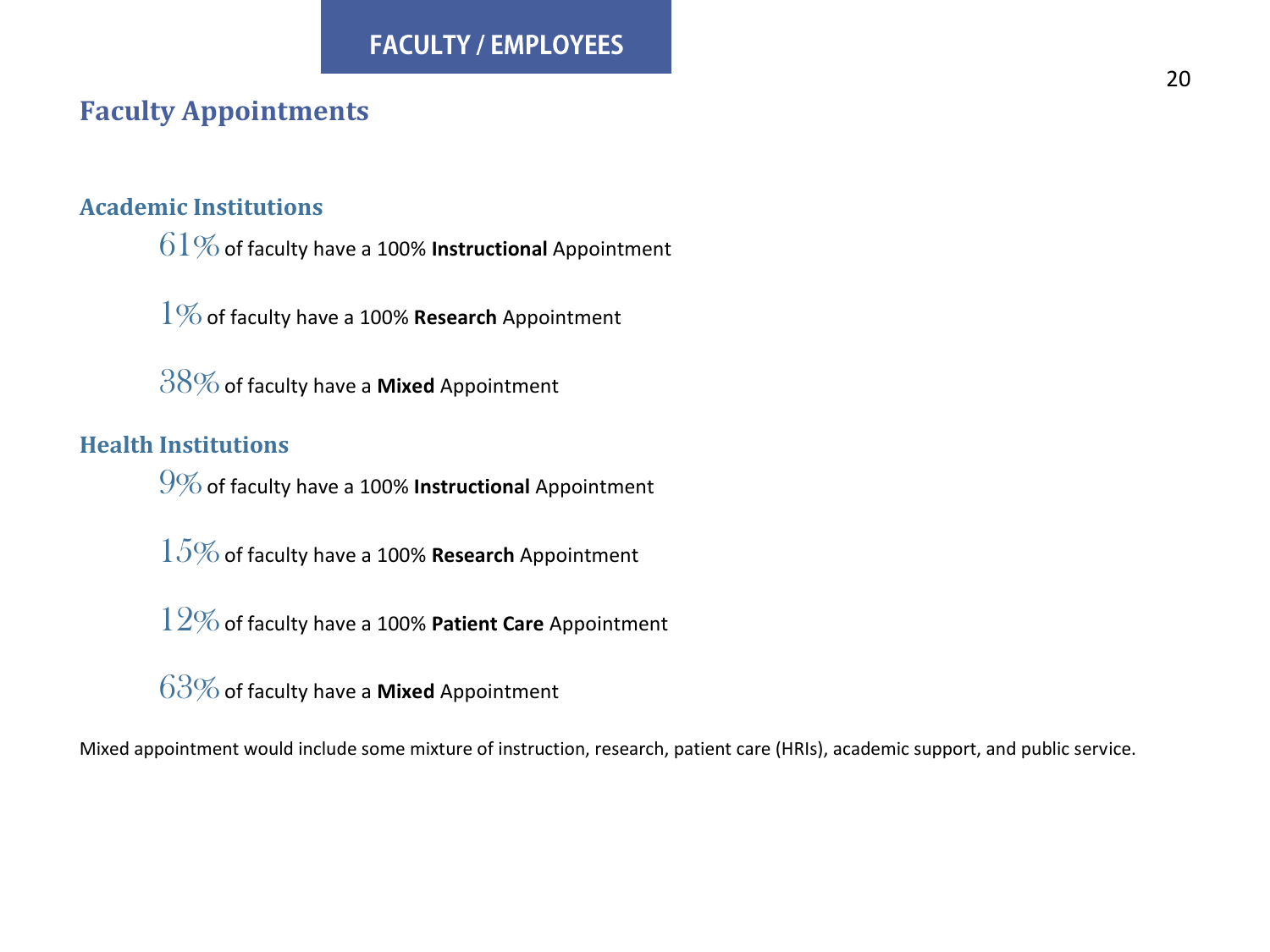| <b>Notes</b> |  |
|--------------|--|
|              |  |
|              |  |
|              |  |
|              |  |
|              |  |
|              |  |
|              |  |
|              |  |
|              |  |
|              |  |
|              |  |
|              |  |
|              |  |
|              |  |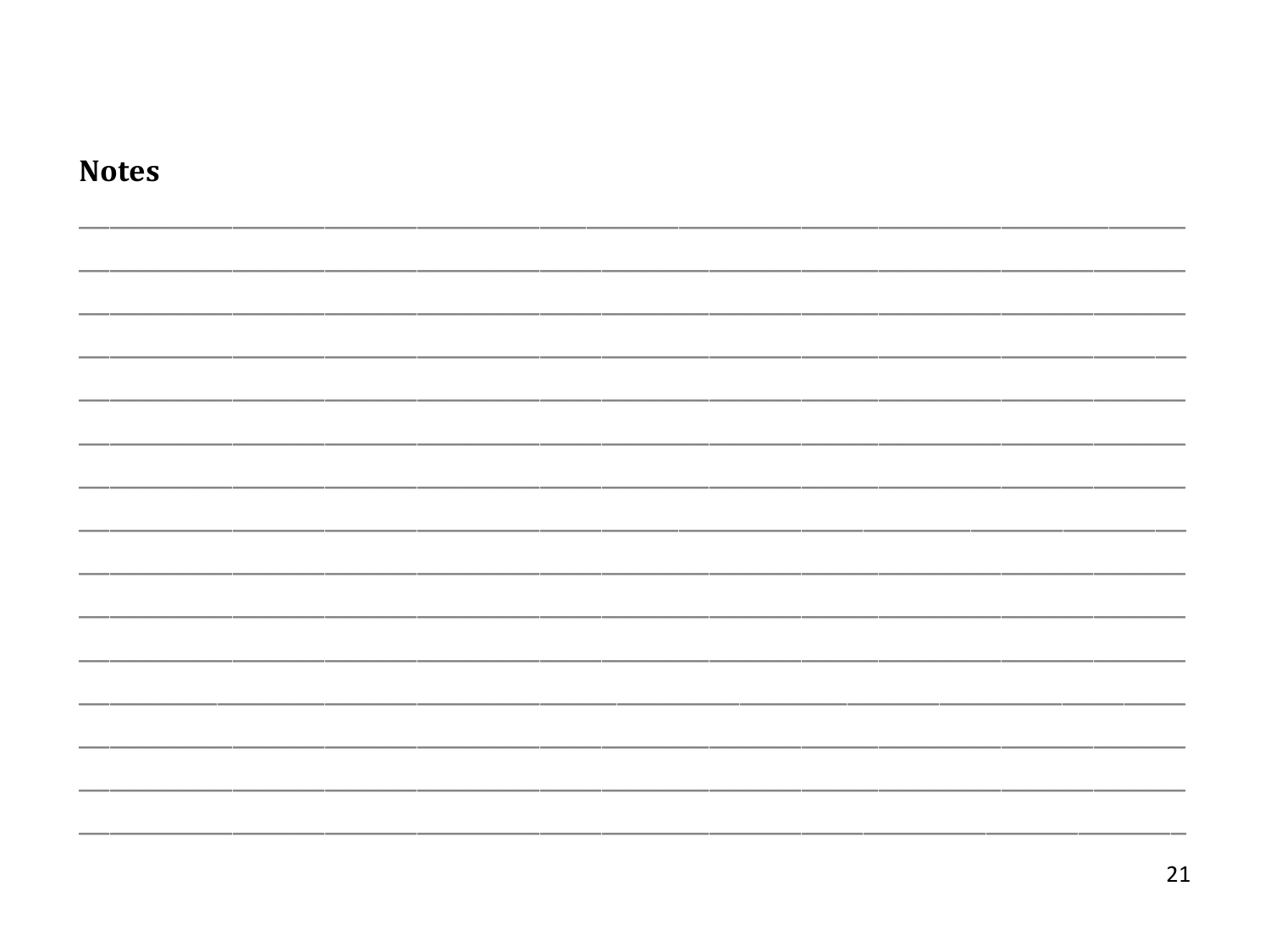#### **RESEARCH / TECHNOLOGY TRANSFER**

#### **Content**

Research Expenditures...........23

Technology Transfer ..............25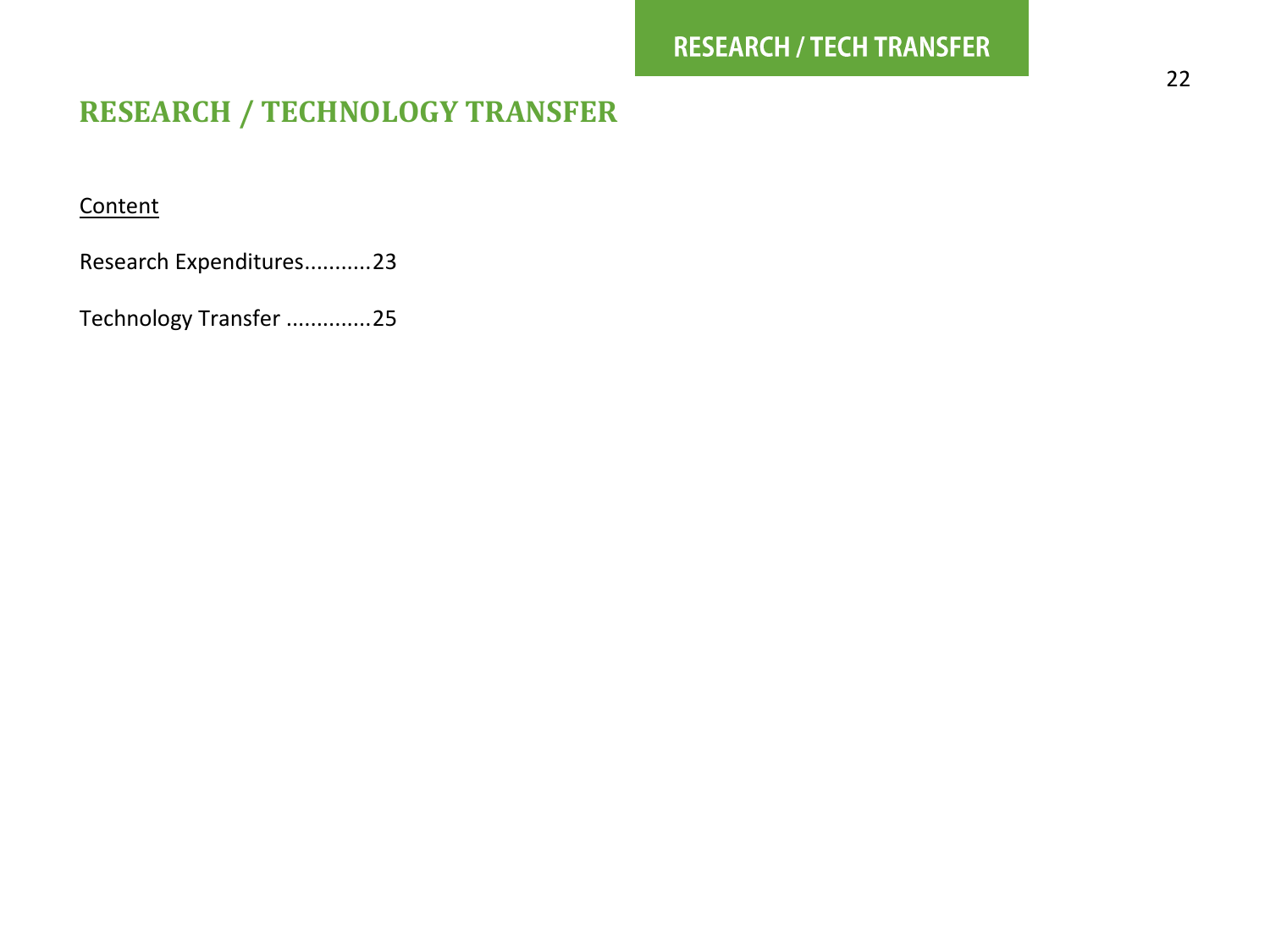#### **Research Expenditures**

*FY 2016*

| Total         | \$2.7 billion |
|---------------|---------------|
| Academic      | \$952 million |
| <b>Health</b> | \$1.8 billion |

Research expenditures have increased by 7% over the past five years, driven by increases from state, private, and local sources. Expenditures from federal sources have declined 14% over the same period.

Federal sources were 43% of research expenditures in 2015-16, down from 54% in 2010-11, and down nearly 7 percentage points from levels in 2005-06.

#### by Source



#### **RESEARCH / TECH TRANSFER**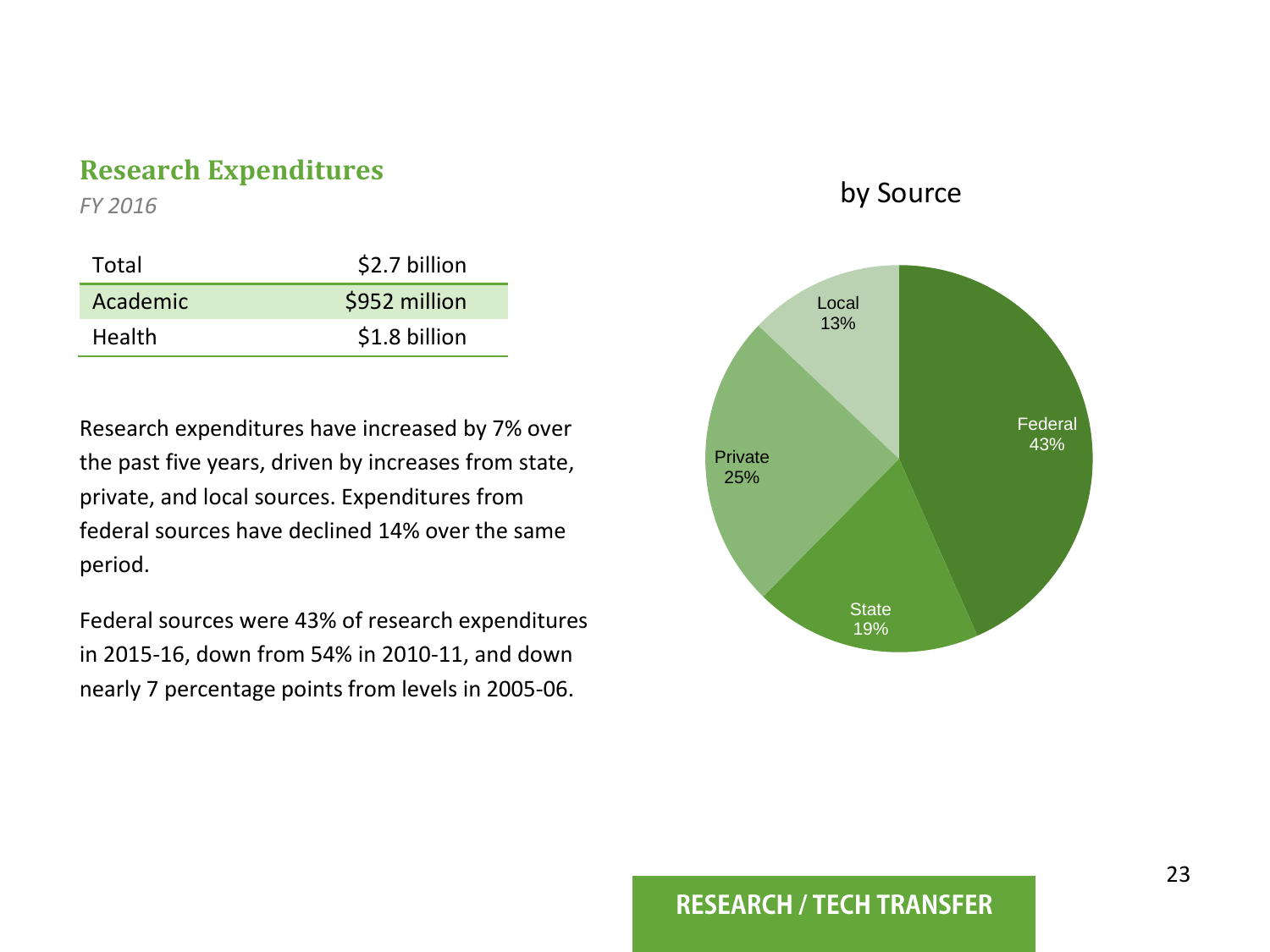$\mathbf{I}$ 

#### **Research Expenditures**

*FY 2016*

|                  |                 |               |               |               |                 | 5-Year<br>Change: | 5-Year<br>Change: |
|------------------|-----------------|---------------|---------------|---------------|-----------------|-------------------|-------------------|
|                  | Federal         | State         | Private       | Local         | Total           | Total             | Federal           |
| <b>UTA</b>       | \$28,572,255    | \$18,033,365  | \$10,014,217  | \$28,007,597  | \$84,627,434    | 28.3%             | $-6.8%$           |
| <b>UT Austin</b> | \$357,310,459   | \$48,595,107  | \$114,410,945 | \$67,425,346  | \$587,741,857   | $-0.7%$           | 0.5%              |
| <b>UTD</b>       | \$35,450,709    | \$11,863,778  | \$26,479,691  | \$32,409,807  | \$106,203,985   | 13.9%             | 6.7%              |
| <b>UTEP</b>      | \$42,886,101    | \$18,894,295  | \$13,779,913  | \$11,292,550  | \$86,852,859    | 25.0%             | 21.2%             |
| <b>UTPB</b>      | \$522,855       | (\$150,821)   | \$126,601     | \$17,533      | \$516,168       | $-74.0%$          | $-31.3%$          |
| <b>UTRGV</b>     | \$16,861,888    | \$7,225,646   | \$1,579,081   | \$3,008,835   | \$28,675,450    |                   |                   |
| <b>UTSA</b>      | \$24,899,939    | \$15,166,009  | \$8,302,034   | \$7,177,454   | \$55,545,436    | $-2.3%$           | $-22.1%$          |
| UTT              | \$363,719       | \$474,369     | \$334,352     | \$233,399     | \$1,405,839     | $-48.8%$          | $-74.9%$          |
| <b>Academic</b>  | \$506,867,925   | \$120,101,748 | \$175,026,834 | \$149,572,521 | \$951,569,028   | 5.9%              | 1.3%              |
| <b>UTSWMC</b>    | \$189,930,801   | \$87,721,695  | \$134,680,971 | \$19,361,165  | \$431,694,632   | 6.6%              | $-18.0%$          |
| <b>UTMB</b>      | \$100,463,454   | \$4,581,107   | \$22,403,007  | \$17,708,307  | \$145,155,875   | $-9.1%$           | $-21.6%$          |
| <b>UTHSCH</b>    | \$121,097,998   | \$36,017,301  | \$48,955,674  | \$16,920,240  | \$222,991,213   | $-14.6%$          | $-22.8%$          |
| <b>UTHSCSA</b>   | \$101,627,057   | \$15,967,840  | \$32,468,548  | \$18,374,680  | \$168,438,125   | $-5.8%$           | $-13.5%$          |
| <b>UTMDA</b>     | \$155,043,500   | \$248,300,750 | \$255,828,769 | \$128,116,128 | \$787,289,147   | 26.2%             | $-34.4%$          |
| <b>UTHSCT</b>    | \$4,543,764     | \$4,338,510   | \$1,980,050   | \$1,722,932   | \$12,585,256    | $-5.6%$           | $-33.6%$          |
| Health           | \$672,706,574   | \$396,927,203 | \$496,317,019 | \$202,203,452 | \$1,768,154,248 | 7.7%              | $-23.3%$          |
| <b>Total</b>     | \$1,179,574,499 | \$517,028,951 | \$671,343,853 | \$351,775,973 | \$2,719,723,276 | 7.1%              | $-14.4%$          |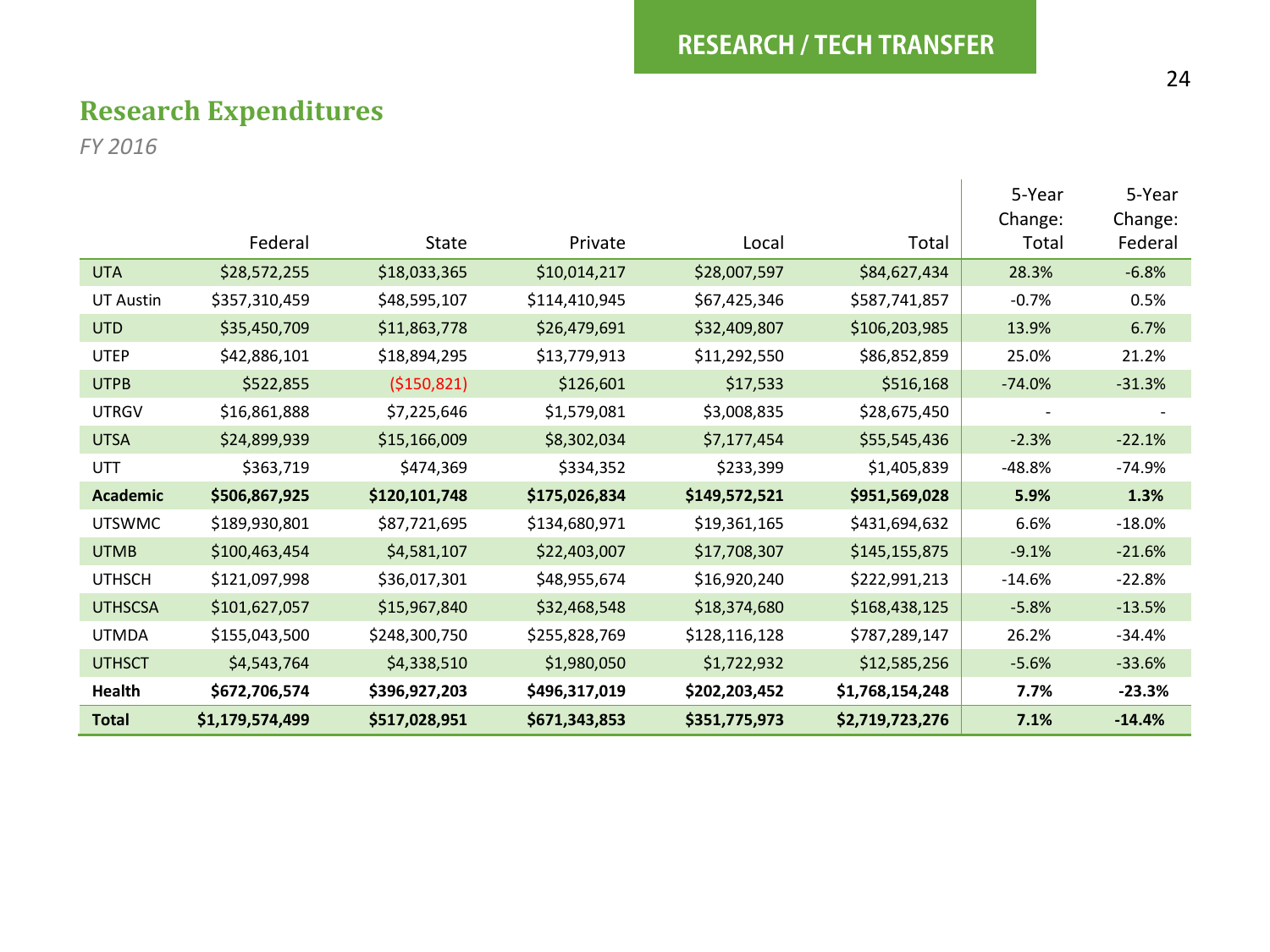#### **Technology Transfer**

*FY 2016*

|                  | <b>New</b><br>Invention<br><b>Disclosures</b> | U.S.<br>Patents<br>Issued | Licenses<br>&<br>Options<br>Executed | Startup<br>Companies<br>Formed | Gross<br>Revenue<br>from IP |
|------------------|-----------------------------------------------|---------------------------|--------------------------------------|--------------------------------|-----------------------------|
| <b>UTA</b>       | 59                                            | 18                        | 7                                    | 5                              | \$117,560                   |
| <b>UT Austin</b> | 228                                           | 67                        | 90                                   | 10                             | \$18,822,414                |
| <b>UTD</b>       | 79                                            | 32                        | $\overline{7}$                       | 3                              | \$2,985,118                 |
| <b>UTEP</b>      | 49                                            | 6                         | 1                                    | 0                              | \$7,342                     |
| <b>UTPB</b>      | $\overline{0}$                                | $\mathbf 0$               | $\mathbf{0}$                         | $\mathbf 0$                    | 0                           |
| <b>UTRGV</b>     | 14                                            | 1                         | $\Omega$                             | 0                              | \$51,546                    |
| <b>UTSA</b>      | 53                                            | 14                        | 3                                    | $\overline{2}$                 | \$24,794                    |
| UTT              | 4                                             | 0                         | 0                                    | 0                              | 0                           |
| <b>Academic</b>  | 486                                           | 138                       | 108                                  | 20                             | \$22,008,773                |
| <b>UTSWMC</b>    | 154                                           | 19                        | 63                                   | 5                              | \$5,656,409                 |
| <b>UTMB</b>      | 51                                            | 20                        | 8                                    | $\overline{2}$                 | \$7,448,357                 |
| <b>UTHSCH</b>    | 46                                            | 7                         | 23                                   | 0                              | \$5,030,382                 |
| <b>UTHSCSA</b>   | 64                                            | 10                        | 6                                    | $\mathbf{1}$                   | \$673,548                   |
| <b>UTMDA</b>     | 146                                           | 18                        | 39                                   | 5                              | \$179,588,798               |
| <b>UTHSCT</b>    | $\mathbf{1}$                                  | $\mathbf 1$               | $\mathbf 0$                          | $\mathbf 0$                    | 0                           |
| <b>Health</b>    | 462                                           | 75                        | 139                                  | 13                             | \$198,397,494               |

# 948 new invention disclosures 213 U.S. patents issued 247 licenses and options executed 33 startup companies formed

## \$220.4 million

in gross revenue from intellectual property (IP)

#### **RESEARCH / TECH TRANSFER**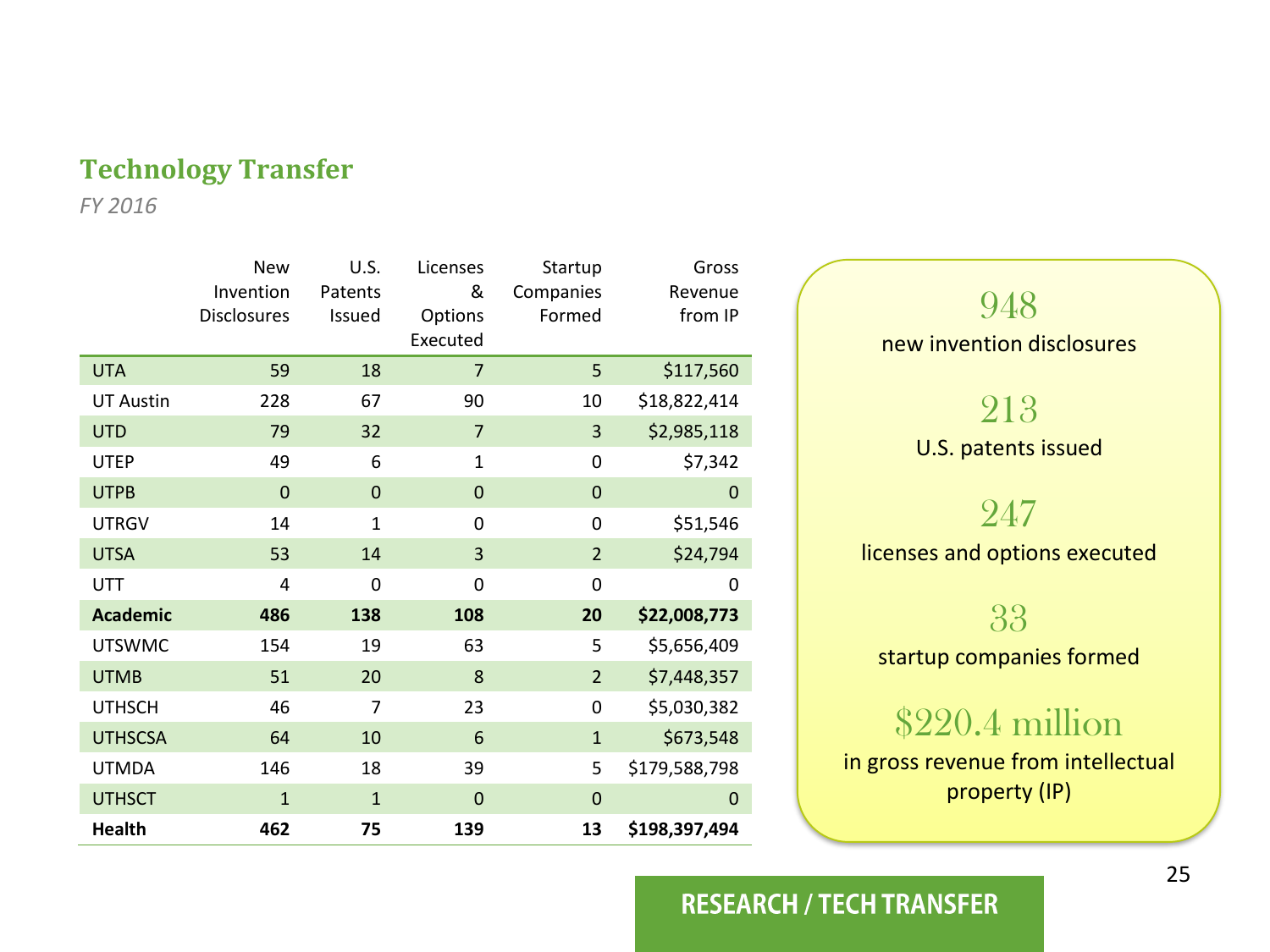$\overline{26}$ 

#### **BUDGET / FINANCE**

#### Content

| Funding Trends - Revenue per FTE Student30 |  |
|--------------------------------------------|--|
|                                            |  |
|                                            |  |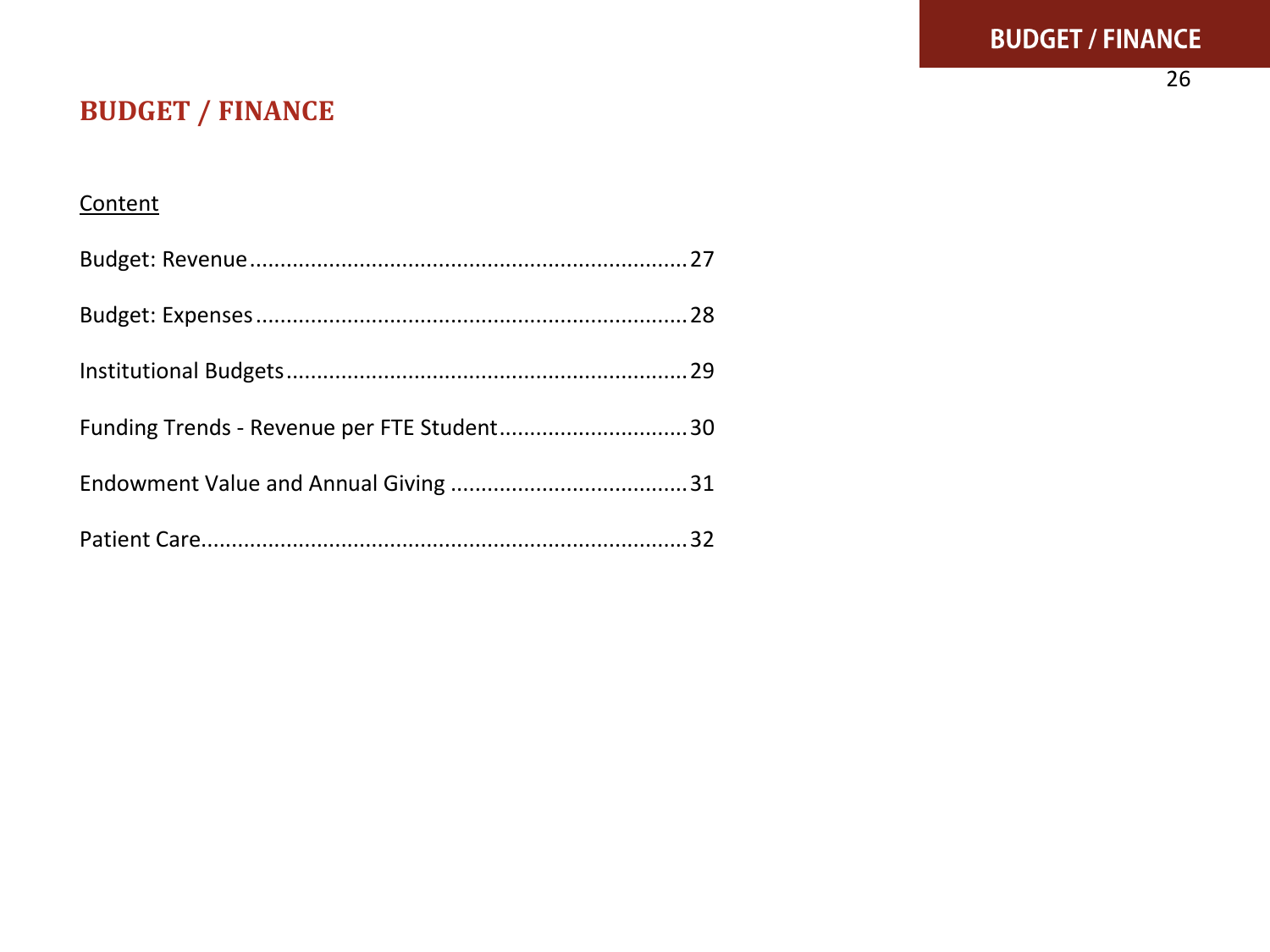#### **Budget: Revenue = \$18.8 billion**

*FY 2018 (in millions)*

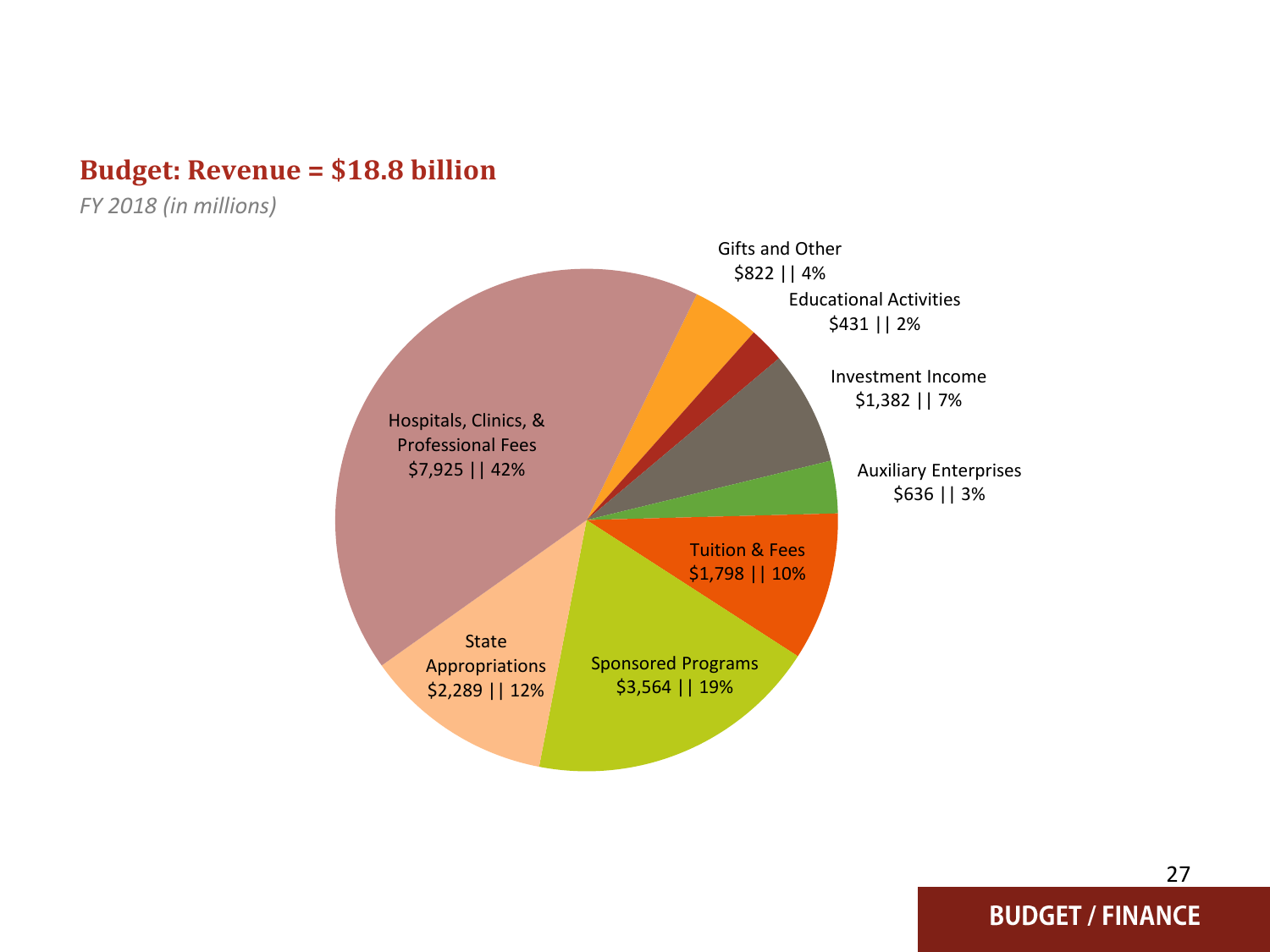#### **BUDGET / FINANCE**

#### **Budget: Expenses and Debt Service, Minus Interest = \$18.3 billion**

*FY 2018 (in millions)*

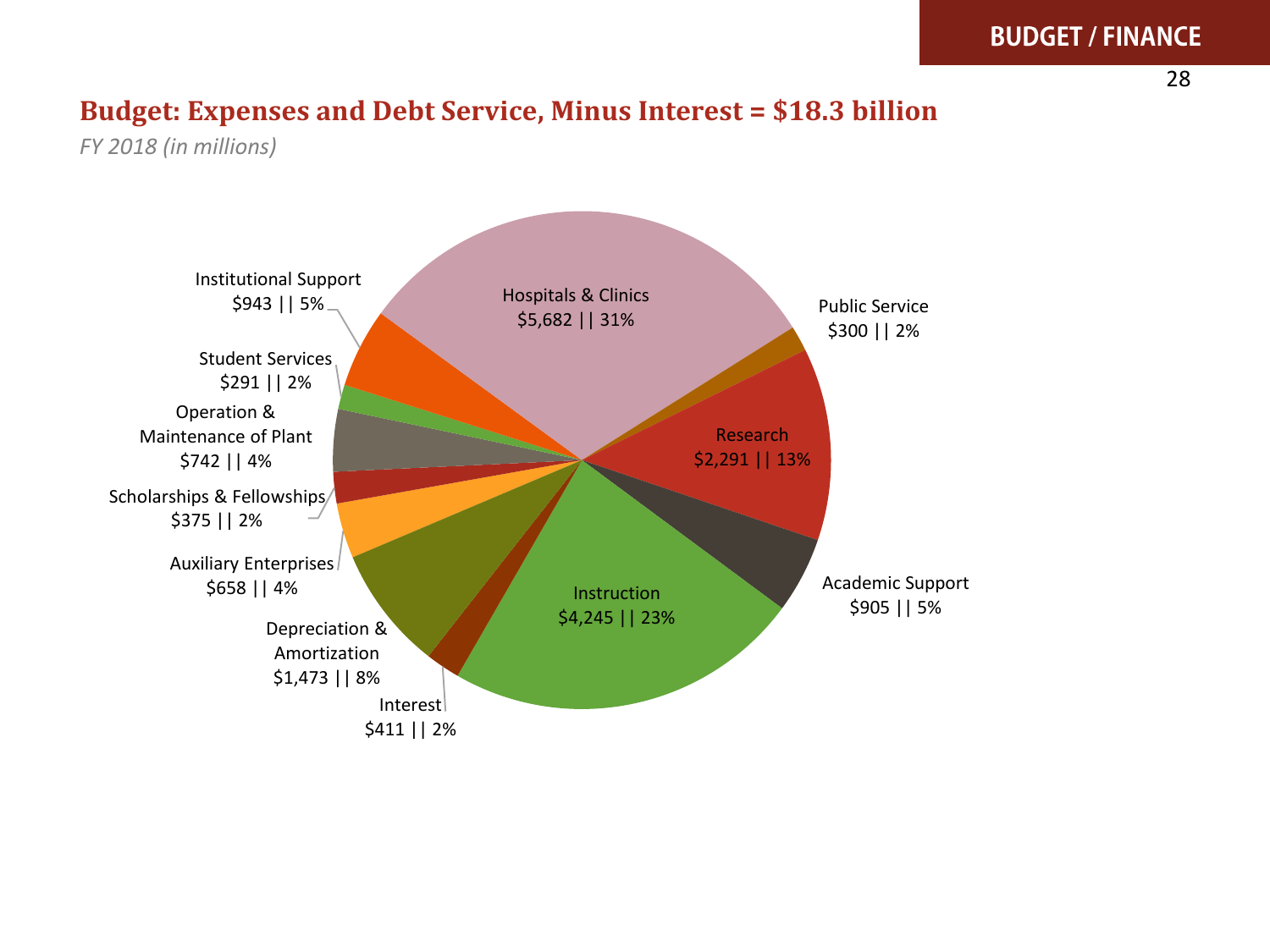#### **Institutional Budget s**

*FY 201 8 (in millions)*

|                     | <b>Total Budget</b> | From General | GR as %  |
|---------------------|---------------------|--------------|----------|
|                     | Expenditures*       | Revenue (GR) | of Total |
| <b>UTA</b>          | \$656.2             | \$131.6      | 20.0%    |
| <b>UT Austin</b>    | \$2,923.8           | \$360.6      | 12.3%    |
| <b>UTD</b>          | \$651.4             | \$117.5      | 18.0%    |
| <b>UTEP</b>         | \$447.4             | \$108.2      | 24.2%    |
| <b>UTPB</b>         | \$86.4              | \$36.7       | 42.4%    |
| <b>UTRGV</b>        | \$510.4             | \$147.0      | 28.8%    |
| <b>UTSA</b>         | \$545.7             | \$130.3      | 23.9%    |
| UTT                 | \$155.1             | \$44.0       | 28.4%    |
| <b>Academic</b>     | \$5,976.4           | \$1,075.9    | 18.0%    |
| <b>UTSWMC</b>       | \$2,857.5           | \$193.3      | 6.8%     |
| <b>UTMB</b>         | \$2,177.0           | \$371.0      | 17.0%    |
| <b>UTHSCH</b>       | \$1,587.2           | \$213.8      | 13.5%    |
| <b>UTHSCSA</b>      | \$835.7             | \$172.7      | 20.7%    |
| <b>UTMDA</b>        | \$4,364.0           | \$208.3      | 4.8%     |
| <b>UTHSCT</b>       | \$209.8             | \$52.3       | 24.9%    |
| <b>Health</b>       | \$12,031.2          | \$1,211.4    | 10.1%    |
| <b>System Admin</b> | \$307.9             | \$1.6        | 0.5%     |
| Total               | \$18,315.5          | \$2,288.9    | 12.5%    |

\*Total Budget Expenditures include Debt Service, minus Interest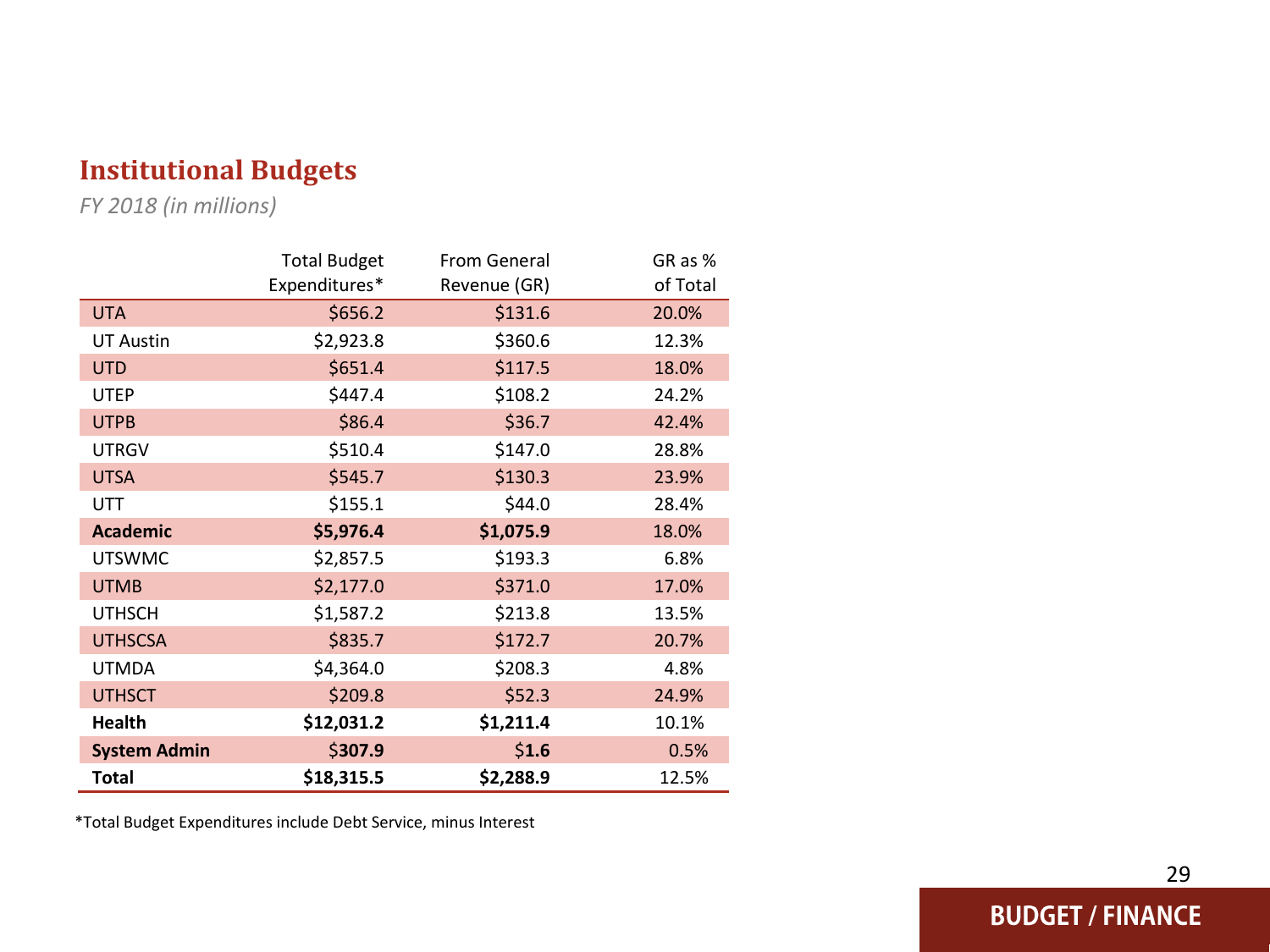#### **BUDGET / FINANCE**

#### **Funding Trends – Revenue per FTE Student (Academic Institutions)**



*FY 2016, Inflation-Adjusted to 2016*

State Appropriations per full-time equivalent (FTE) student have declined from 49% in 2007 to 43% in 2016. Tuition and Fees have increased from  $51\%$  to 57% of revenues per FTE student.

Notes: UT System totals do not include UT Brownsville. Tuition and fee revenue is net of scholarship and fellowship discounts and waivers. State Appropriations include general revenue support from the State of Texas for instruction and operations, infrastructure support, special items, tuition revenue bond debt service, and group health insurance and employee benefits. All revenue and expense data were adjusted to the FY 2016 base year for inflation using the Consumer Price Index - Urban (CPI - U) for September of each year.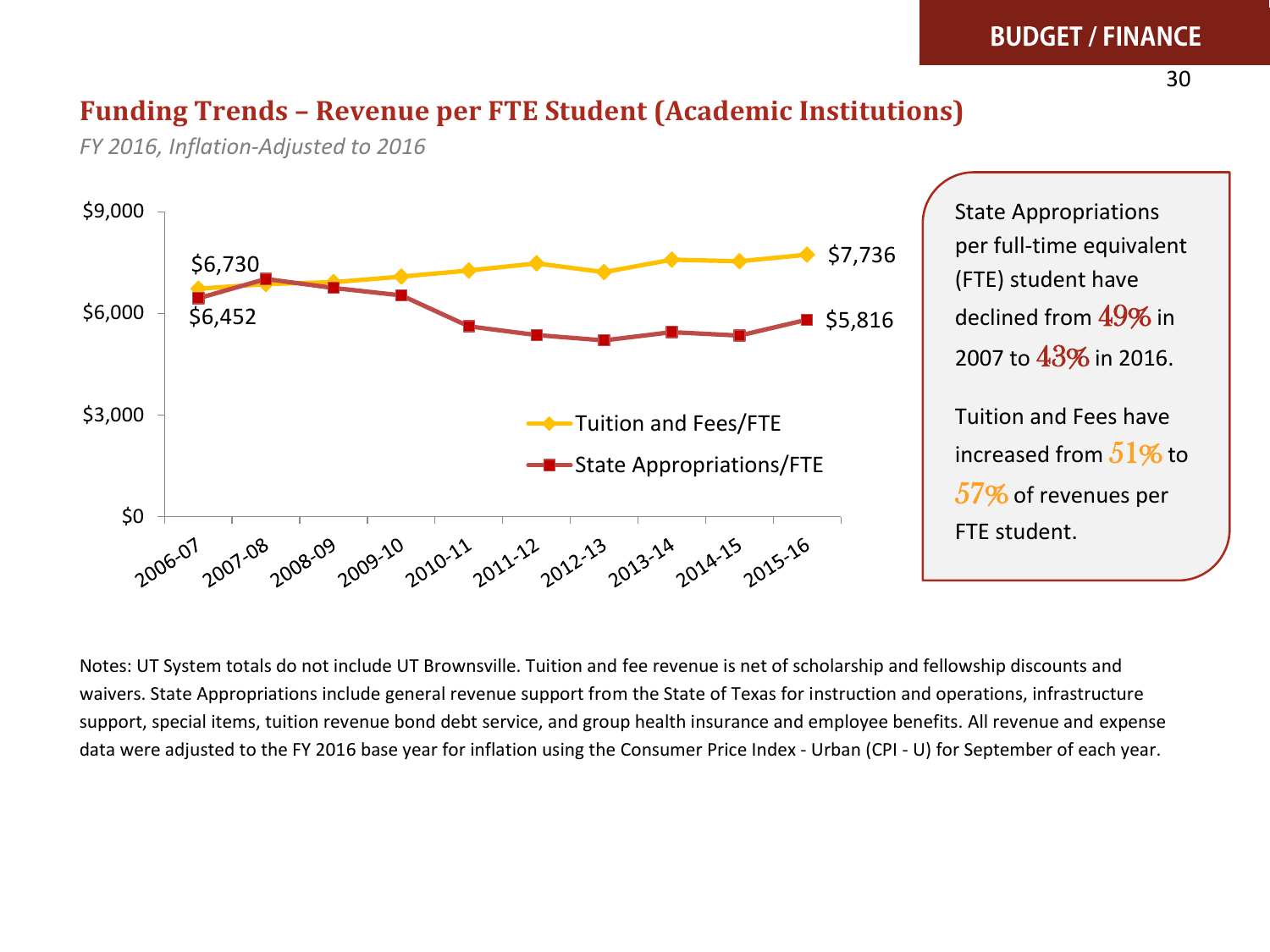#### **Endowment Value and Annual Giving**

*FY 2017 (in millions)*

|                     | Endowment  |               |                      |
|---------------------|------------|---------------|----------------------|
|                     | Value      | 5-Year Change | <b>Annual Giving</b> |
| <b>UTA</b>          | \$146.0    | 63.5%         | \$10.4               |
| <b>UT Austin</b>    | \$11,867.8 | 44.6%         | \$304.3              |
| <b>UTD</b>          | \$482.8    | 76.5%         | \$43.3               |
| <b>UTEP</b>         | \$241.7    | 35.0%         | \$17.6               |
| <b>UTPB</b>         | \$49.5     | 50.9%         | \$3.8                |
| <b>UTRGV</b>        | \$84.9     |               | \$11.1               |
| <b>UTSA</b>         | \$152.6    | 70.5%         | \$17.2               |
| <b>UTT</b>          | \$82.6     | 20.9%         | \$3.8                |
| <b>Academic</b>     | \$13,107.9 | 46.6%         | \$411.5              |
| <b>UTSWMC</b>       | \$1,820.0  | 33.2%         | \$121.4              |
| <b>UTMB</b>         | \$539.8    | 14.0%         | \$40.1               |
| <b>UTHSCH</b>       | \$385.8    | 91.0%         | \$53.6               |
| <b>UTHSCSA</b>      | \$551.0    | 33.7%         | \$65.8               |
| <b>UTMDA</b>        | \$1,317.6  | 24.7%         | \$149.8              |
| <b>UTHSCT</b>       | \$48.5     | 20.0%         | \$0.4\$              |
| <b>Health</b>       | \$4,662.7  | 31.3%         | \$431.1              |
| <b>System Admin</b> | \$10,212.0 | 51.5%         | \$3.8                |
| Total               | \$27,982.6 | 45.5%         | \$846.4              |

The Permanent University Fund

# 2.1 million acres

Market value as of 08/31/17 \$19.9 billion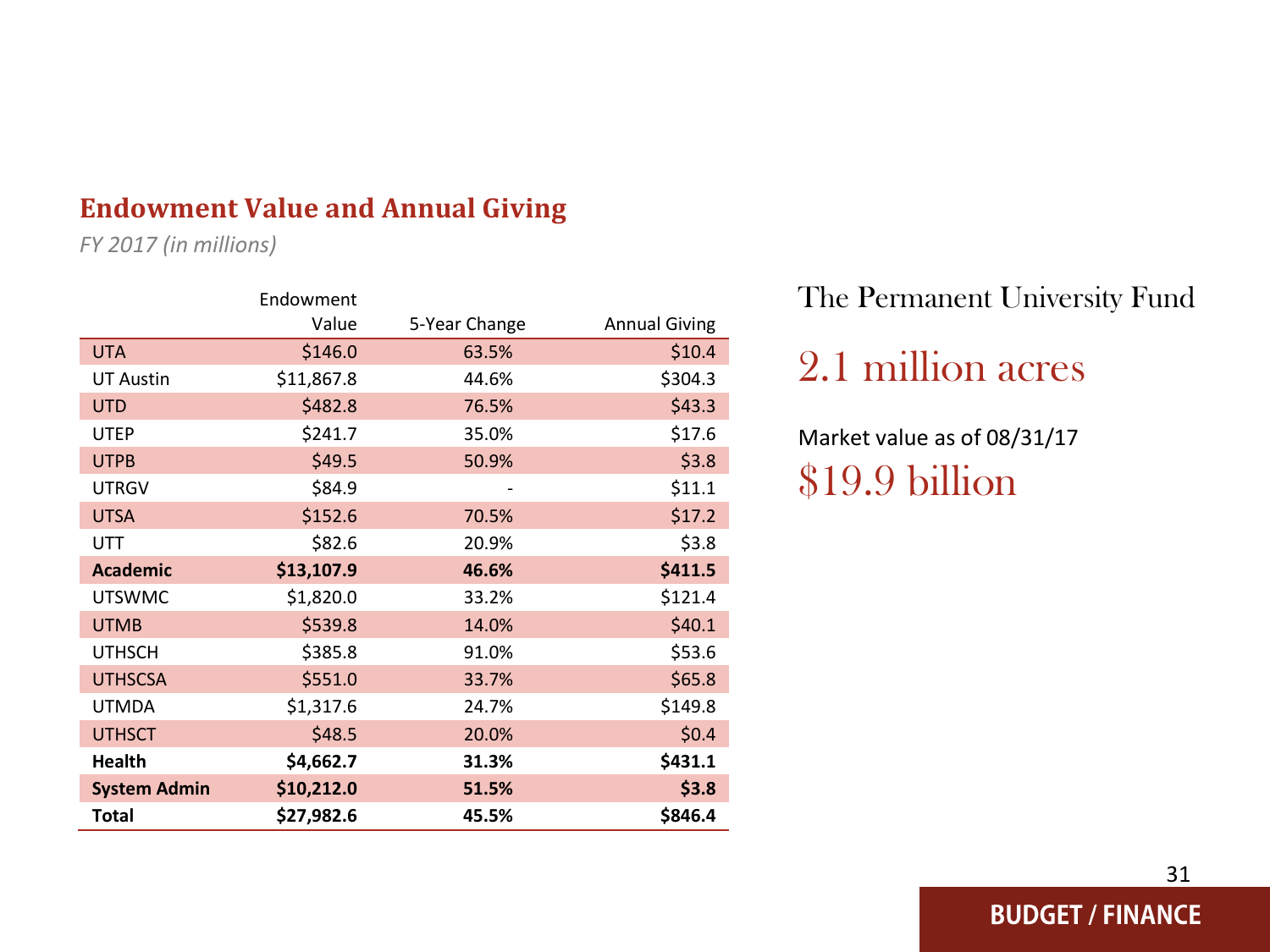#### **Patient Care**

*FY 2016*

|                | Outpatient<br><b>Visits</b> | <b>Hospital Days</b> |
|----------------|-----------------------------|----------------------|
| <b>UTSWMC</b>  | 2,554,823                   | 582,031              |
| <b>UTMB</b>    | 1,015,673                   | 151,718              |
| <b>UTHSCH</b>  | 1,757,911                   | 326,076              |
| <b>UTHSCSA</b> | 979,045                     | 341,381              |
| <b>UTMDA</b>   | 1,404,329                   | 198,080              |
| <b>UTHSCT</b>  | 162,155                     | 12,637               |
| <b>Total</b>   | 7,873,936                   | 1,611,923            |

42% of revenue for the UT System budget come from hospital, clinics, and professional fees related to patient care. Hospitals and clinics are 31% of total expenses.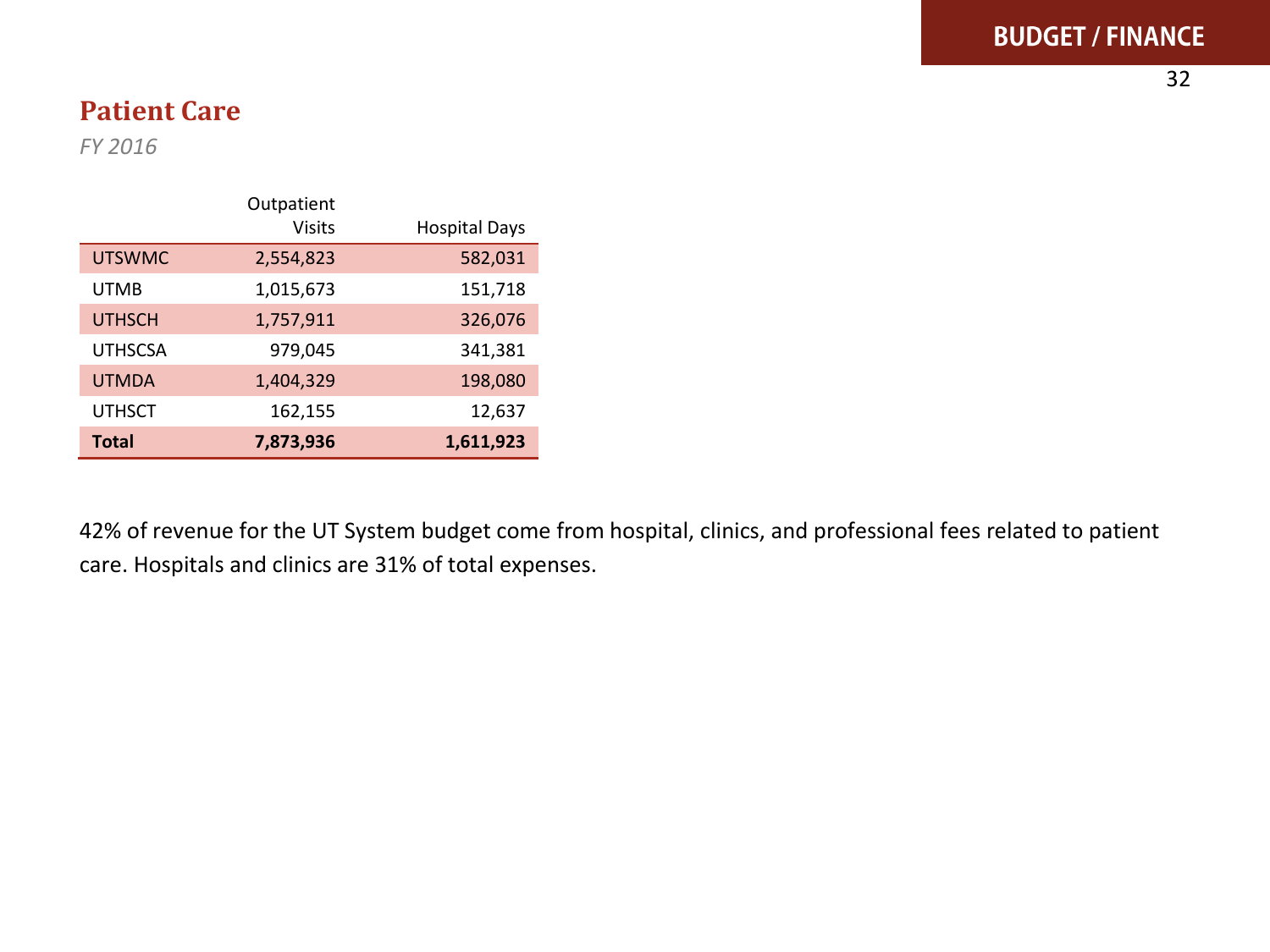| <b>Notes</b> |  |
|--------------|--|
|              |  |
|              |  |
|              |  |
|              |  |
|              |  |
|              |  |
|              |  |
|              |  |
|              |  |
|              |  |
|              |  |
|              |  |
|              |  |
|              |  |